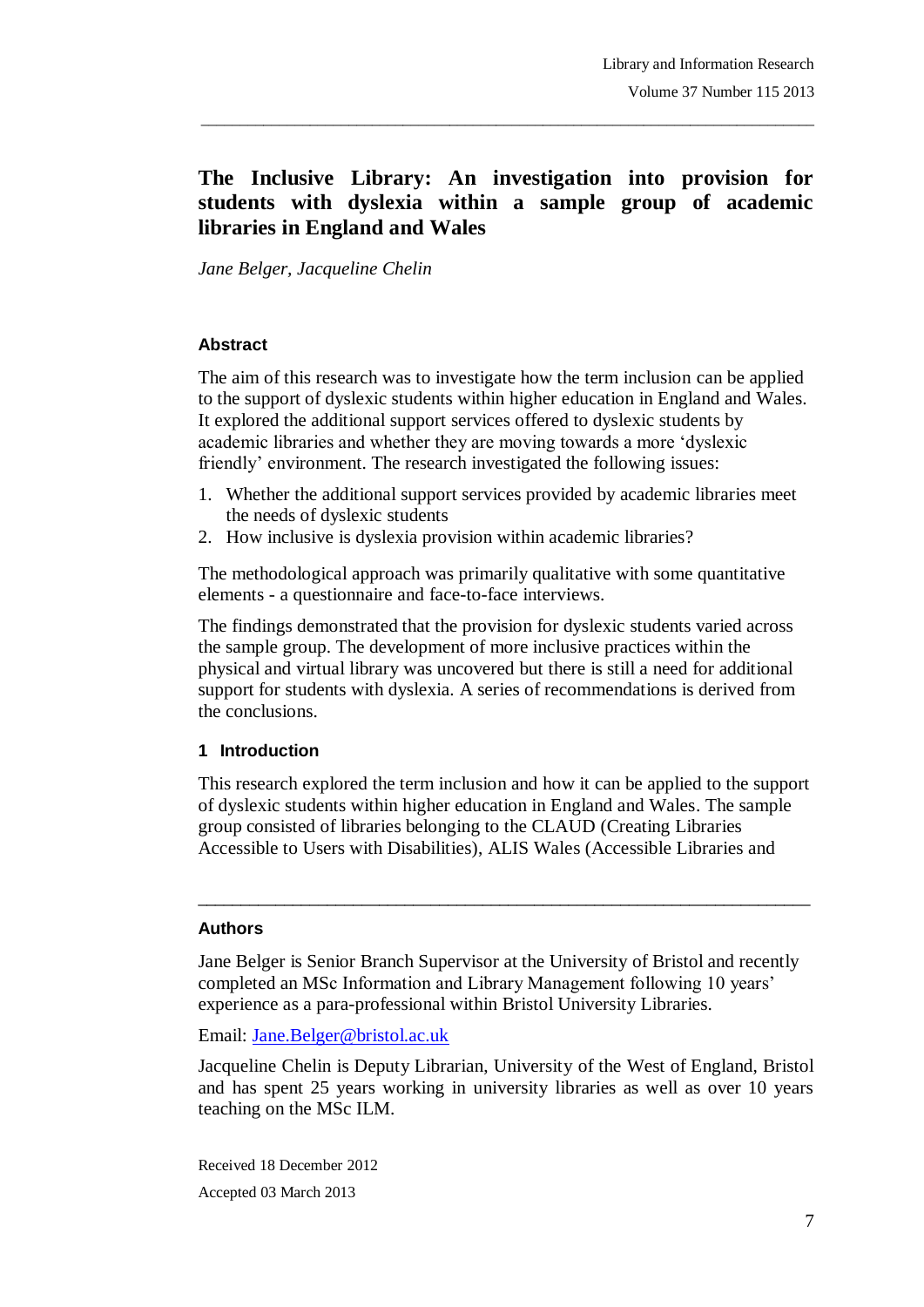Information Services) and Open Rose (Opening up access for disabled users of academic libraries in Yorkshire) networks, alongside a random selection of other academic libraries. It considered the needs of all dyslexic undergraduates and postgraduates as well as mature students and distance learners.

 $\_$  , and the set of the set of the set of the set of the set of the set of the set of the set of the set of the set of the set of the set of the set of the set of the set of the set of the set of the set of the set of th

The British Dyslexia Association (2010) defines dyslexia as:

*A specific learning difficulty which mainly affects the development of literacy and language related skills. It is likely to be present at birth and to be life-long in its effects.*

(British Dyslexia Association, 2010)

Singleton (1999) suggests:

*Medical terms such as 'diagnosis' and 'symptom' are regarded by many as inappropriate to discuss the specific ways in which dyslexia affects people. Although it is a disability, dyslexia is not a disease nor can it be treated or cured.*

(Singleton, 1999, 26)

Although classified as disabled under the terms of the Special Educational Needs and Disability Act 2001 (SENDA), many dyslexic students do not see themselves as disabled and are reluctant to approach disability services for help (Jamieson and Morgan, 2008; Mortimore and Crozier, 2007). However, libraries can present considerable barriers to these students due to complicated layouts and classification systems (Coxon, 2003).

The essence of the issue is the importance of achieving effective inclusion for students with dyslexia and not just integration. Whereas "integration" means making specific adjustments for individual students based on the needs they have declared, the concept of "inclusion" is more about provision of services which anticipate and accommodate a range of possible needs. The move from integration to inclusion involves a radical change in perspective; requiring institutions to focus on adapting to a diversity of needs rather than focussing on the disability (Open University, 2012; Swain et al, 2004). Guidelines for best practice have been provided by the Society of College, National and University Libraries (SCONUL) (2007), International Federation of Library Associations and Institutions (IFLA) (Nielsen and Irvall, 2001) and through United Kingdom government legislation on Special Educational Needs (Disability Discrimination Act, 2005).

The warrant for this research rests in the continuing debate on how education can be made fully inclusive in relation to students with dyslexia. The literature review uncovered a gap in research into how academic libraries are supporting dyslexic students since the studies by Jones (2002), Wilson (2004), Prior (2003) and Harrison (2004). At the same time, participation in higher education by dyslexic students, who make up the biggest group of disabled entrants, has increased (Higher Education Statistics Agency (HESA), 2010) as demonstrated in Figure 1.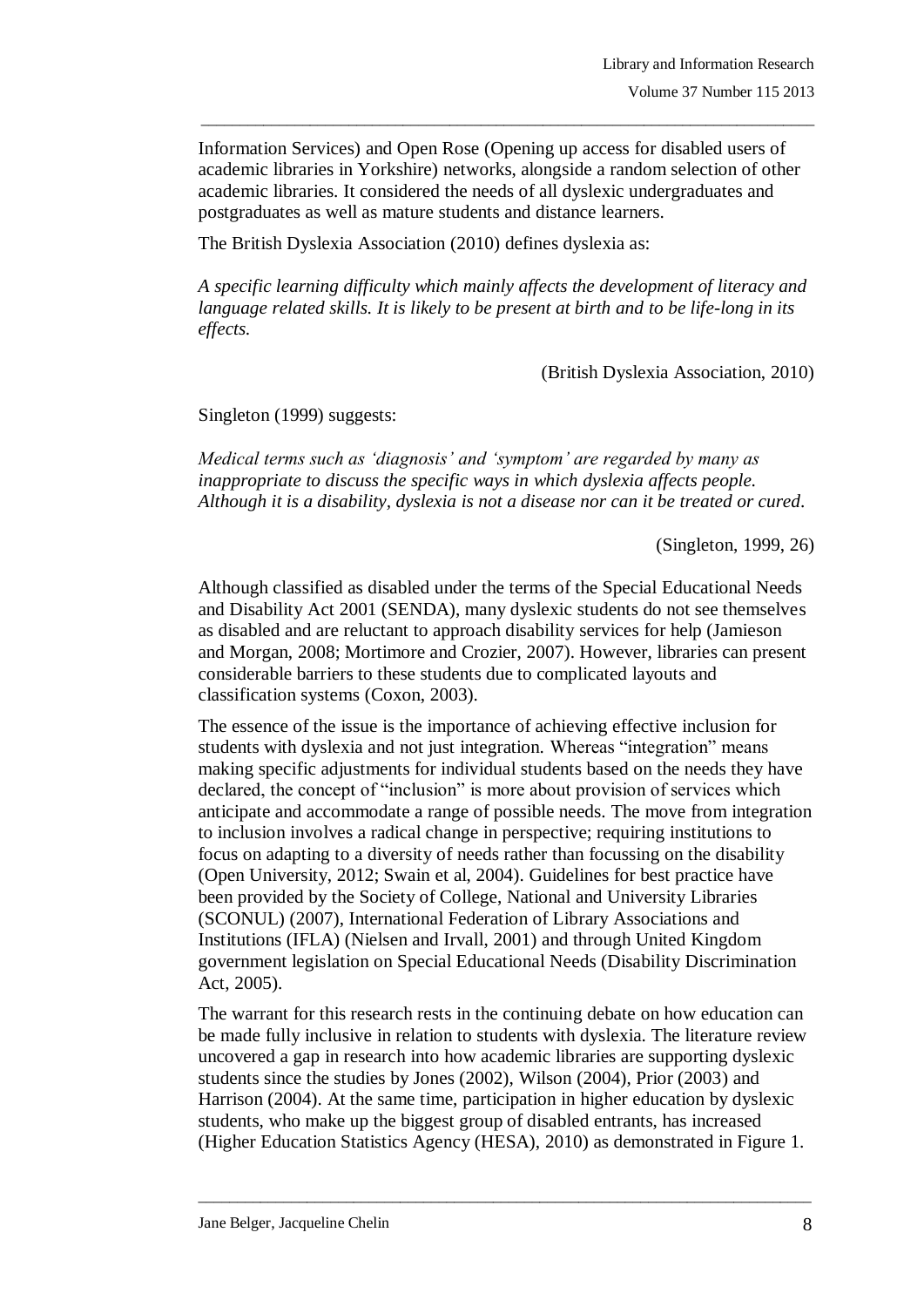

 $\_$  , and the set of the set of the set of the set of the set of the set of the set of the set of the set of the set of the set of the set of the set of the set of the set of the set of the set of the set of the set of th

#### **Figure 1: Percentage of new higher education entrants in England and Wales with dyslexia. (HESA, 2012).**

It is important to consider how university libraries are adapting to offer a fully inclusive environment for all students. Pumfrey (2008) demonstrates that the percentage of dyslexic students obtaining first-class honours rose by 3.3% from 1998-2005 in comparison to a rise of 3% in non disabled students reaching the same level, emphasising the gap is narrowing and inclusion policies are slowly working. Academic libraries have a responsibility to support dyslexic students through their studies despite increasing numbers and limited resources. This research uncovered practices and facilities that have been introduced with dyslexic students in mind but are beneficial to all students. The SCONUL Access steering group (2007) identified a number of barriers to dyslexic library users including:

- Difficulty interpreting and understanding information given.
- Remembering instructions.
- Sequencing and interpreting shelf marks.
- Communicating needs to library staff.
- Assimilating information making library orientation difficult.
- Poor attention span e.g. during induction sessions.
- Poor organisational skills making obtaining the required resources within a timeframe difficult.

### **2 Literature review**

### **2.1 What is dyslexia?**

Developmental dyslexia causes reading and spelling difficulties, despite adequate intelligence and educational opportunity (Fisher et al, 1999). It can also impair short term memory and organisational skills. Dyslexia is extremely complex and can result in cognitive weaknesses, such as memory and information processing (Grant, 2005; Snowling, 2000). This means the brain struggles to break down a series of sounds into small sections when listening to someone talk; making it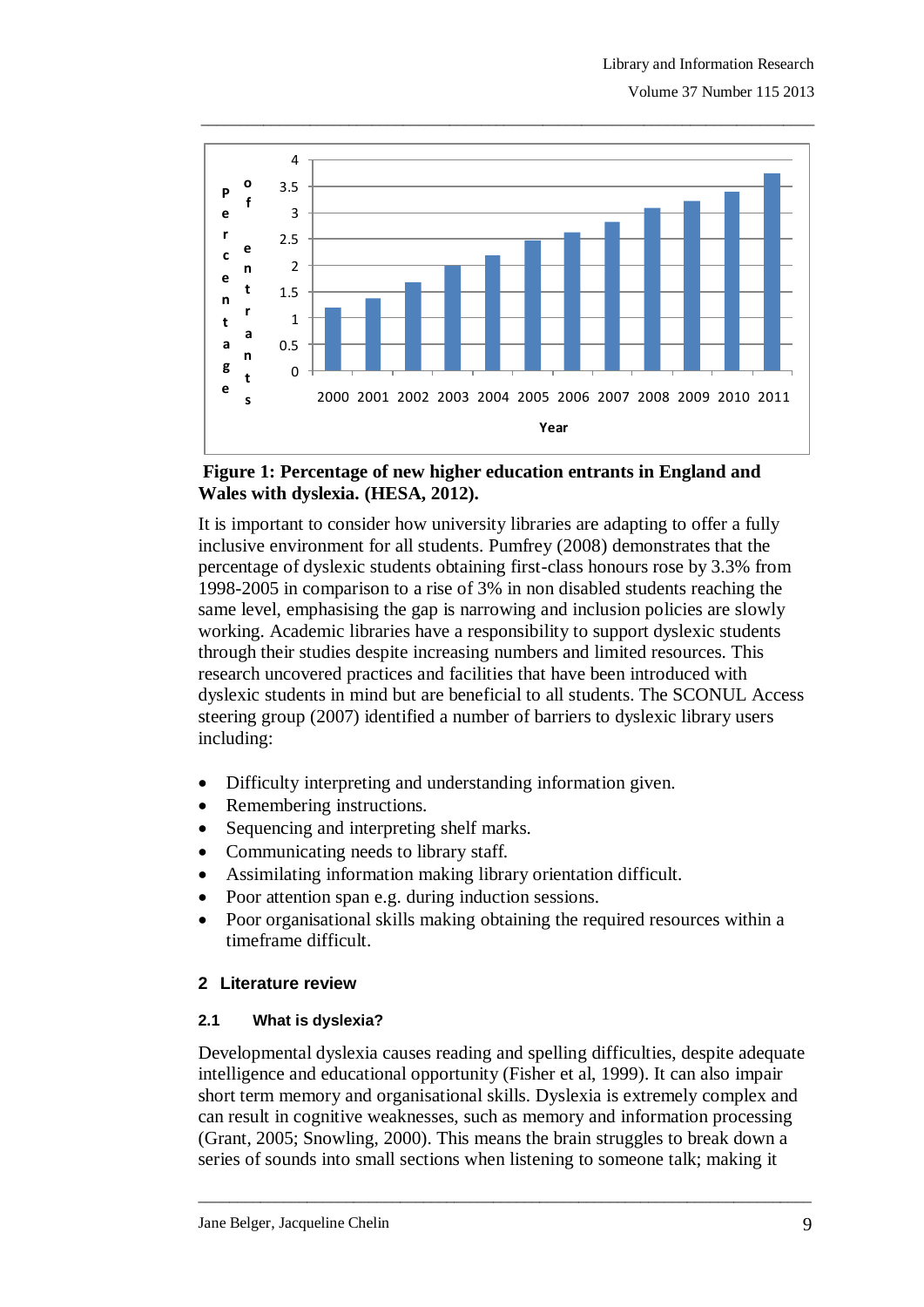difficult for dyslexic people to follow a conversation, particularly in a noisy environment when distracted by background chatter. Reading is also affected by the inability to remember verbal information for a short period of time, known as working memory, and is often greatly reduced in those suffering from dyslexia (Grant, 2005). These factors make learning and library usage extremely problematic. Dyslexic students must therefore be treated as individuals and it is not appropriate to have a stringent policy when supporting students as their needs will vary considerably (Grant, 2005).

 $\_$  , and the set of the set of the set of the set of the set of the set of the set of the set of the set of the set of the set of the set of the set of the set of the set of the set of the set of the set of the set of th

### **2.2 Dyslexia and inclusion**

Recognising strengths as well as weaknesses is an important factor in the concept of inclusion. The Salamanca Statement (UNESCO, 1994 in Deppeler et al, 2005) declared that the provision of education for all within the mainstream system was the most cost effective and efficient way of building an inclusive society.

Macdonald (2009) views discrimination as a social barrier, redefining dyslexia as a social rather than an individual problem and thereby highlighting the distinction between inclusion and integration. His solution is to break down the social barriers that prevent those with dyslexia from reaching their full potential rather than making special arrangements on an individual basis. The education system, with its reliance on examinations and written assignments as a measure of intellect, becomes an "institutional barrier that masks discriminations for people with dyslexia" (Macdonald, 2009, 353).

### **2.3 Dyslexia and Higher Education**

With the emphasis placed on Widening Participation by New Labour, more and more "non traditional" students have been entering higher education since the mid 1990s (Jamieson and Morgan, 2007, 18). These include students with disabilities as well as an increasing number of mature students who may have undiagnosed dyslexia due to limited testing when they were at school (Jamieson and Morgan, 2007).

When students enter higher education, they are going through an important transition. As Campbell (2011) states, many students manage to cope until the demands of their course become too much. Dyslexia should be viewed as contextual in the fact that the problems individuals face can vary in severity depending on the environment they are in. For example, examinations may be more stressful than presentations (Kirk, McLoughlin and Reid, 2001). Time management can also be a problem. Dyslexics may leave tasks too late and then panic when deadlines are looming (Campbell, 2011). Researching for essays can be the biggest challenge and this is an area where the support of library staff is crucial.

Many dyslexic students do not consider themselves to have a disability; making them reluctant to approach disability services. This appears to be a particular problem for male students who are reported to be reluctant to seek academic or pastoral support (Equality Challenge Unit, 2012). It is therefore essential for institutions to change their perspective; making strategic changes to create a more "dyslexic friendly" environment, which reduces the need for students continually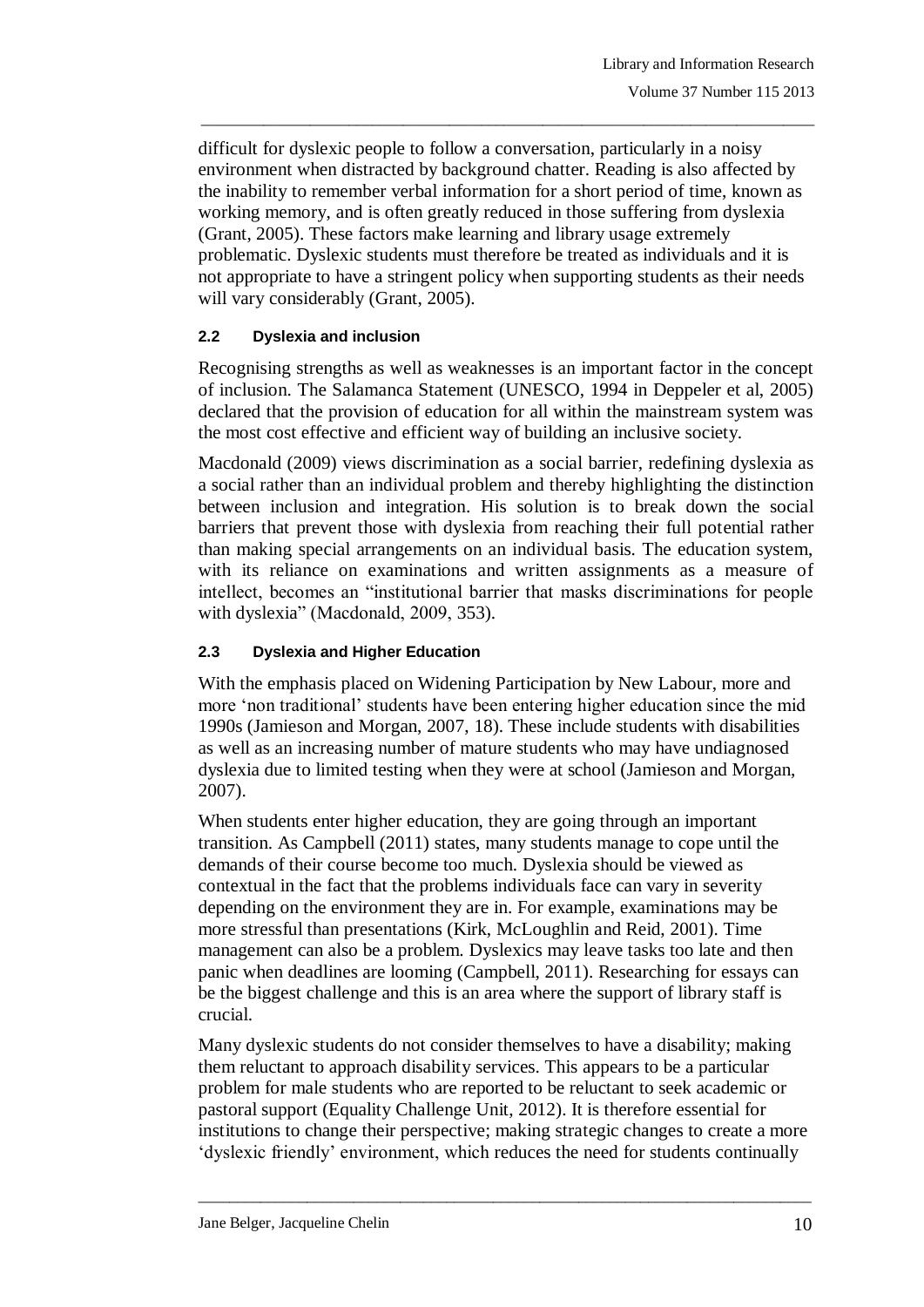to disclose their dyslexia as well as marketing support services as appropriate for their needs (Prior, 2003). One solution is a separate dyslexia support unit (Jamieson and Morgan, 2007).

 $\_$  , and the set of the set of the set of the set of the set of the set of the set of the set of the set of the set of the set of the set of the set of the set of the set of the set of the set of the set of the set of th

### **2.4 Library support**

"Libraries can be complicated places. Most people, dyslexic or not, have to ask for help at some time" (Goodwin and Thompson, 2004, no page number).

Library staff have to appreciate, due to poor organisational skills, students with dyslexia find it difficult to follow procedures and may need repeated explanations of how to access resources and manage their library accounts (Jamieson and Morgan, 2007). As Nielsen (2006) asserts, libraries have a responsibility to ensure dyslexic students access information on an equal basis to their peers. Harrison (2004) identifies the library as a component part of the higher education experience; therefore playing an important part in supporting disabled students. Prior (2003) emphasises the importance of clear and effective advertising of additional support services as people with dyslexia often have low self esteem and can easily be made to feel stupid (Nielsen, 2006). Guidelines produced by IFLA in 2001 echo these recommendations and advocate the importance of publicising library services to dyslexic users as well as investing in assistive technology (Nielsen and Irvall, 2001).

With libraries undergoing a shift towards self service and reduced front line service (Jones, 2004), it is important to consider how this affects students with dyslexia, and whether there is now a real need to provide a more "dyslexia friendly environment' that serves both those with and without dyslexia in a more equitable manner. Dyslexic students may have difficulty navigating large libraries and remembering classification codes (James and Litterick, 2010; McAulay, 2005). McNaught (2011) argues current models of dyslexia support do not serve dyslexic learners properly and fail to take advantage of more inclusive technologies that serve all users such as e-books. The current models of support focus on disclosure and "fixing individuals" (McNaught, 2011, 4). Singleton (1999) raised the issue that many students with dyslexia find using libraries difficult and stressful and therefore may be tempted to avoid using the facilities, to the detriment of their studies. The report recommended that libraries should make their facilities easier for students to access. The introduction of a privilege card to access enhanced support and offering extended loans for library items and reduced photocopying costs was recommended (Singleton, 1999). McAulay"s (2005) interviews provide a useful insight into the views of disabled students. Creating an inclusive environment was more important to them than having individual support, although it must be recognised that any future work environment may not be so inclusive. Prior (2003) and Heaven (2004) emphasise the need for dyslexic students to have access to a quiet room or area to study in. They may also need more room to spread out their work (Callen, 2011).

The lack of a dedicated member of staff within libraries to support disabled students was raised as an area of concern by Harrison (2004) as was the inconsistency in identifying students with dyslexia for support. The issue of data protection is one potential barrier to adding information regarding access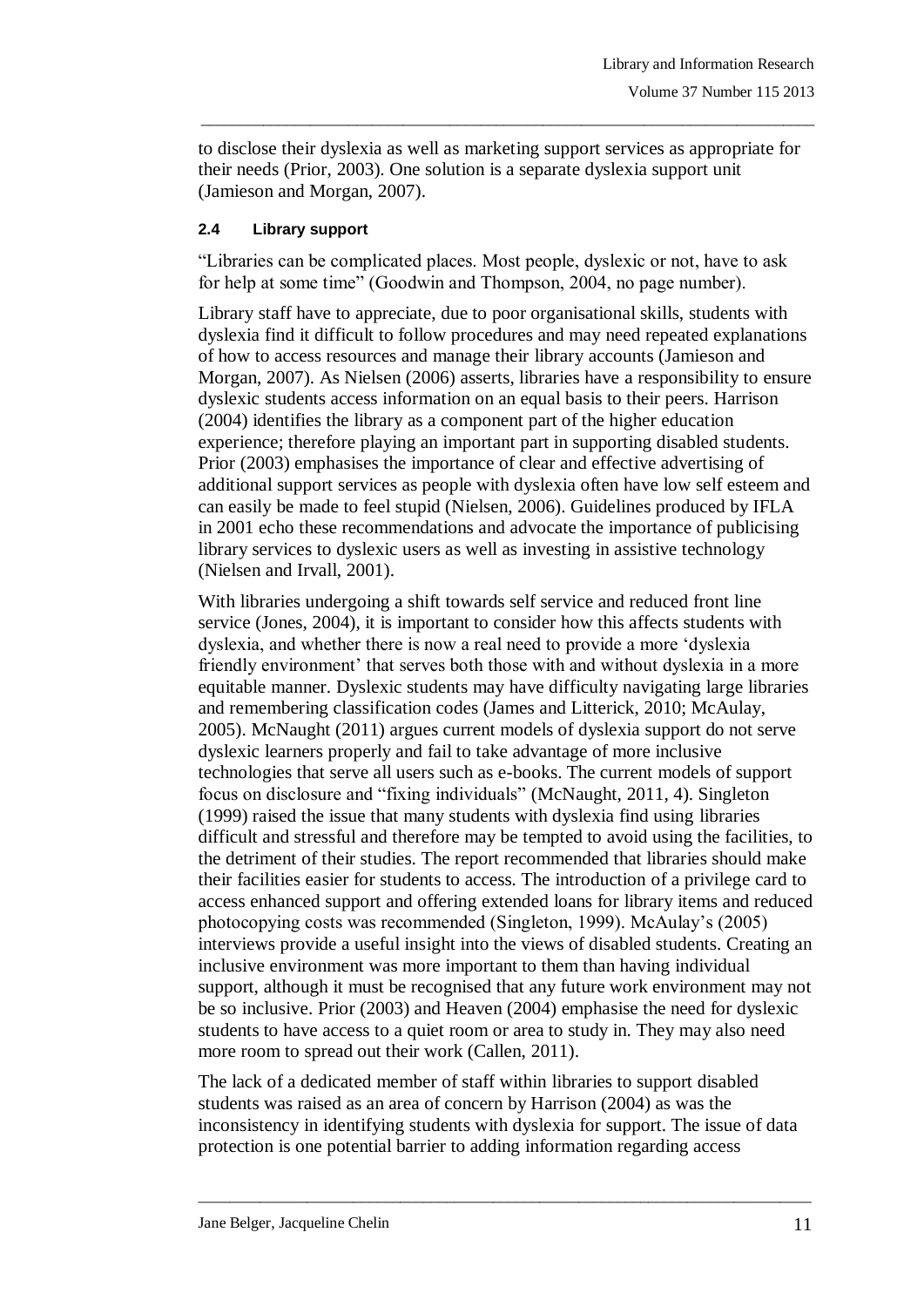requirements to the library management system (Harrison, 2004). Harrison (2004) identified the problem that many libraries tended to provide services for disabled users as a homogenous group rather than as individuals. Holloway (2001) identifies the problem of having to renegotiate support with the library service after declaring at university level. Reid (2009) advocates the scanning of all key texts for dyslexic students to allow them to access material on an equitable basis to their peers. Recent changes in the copyright licence have opened up the option of scanning texts into an alternative format for dyslexic as well as visually impaired students, providing the library holds a print copy, but this is still a considerable task for libraries with limited staffing budgets (Copyright Licensing Agency, 2010). The purchasing of e-books is a more accessible option for many and benefits all students (Garrod, 2003; McNaught, 2011).

 $\_$  , and the set of the set of the set of the set of the set of the set of the set of the set of the set of the set of the set of the set of the set of the set of the set of the set of the set of the set of the set of th

New technologies have also been identified as ways of making a library more dyslexic friendly. The use of Google style library catalogues, which are more tolerant of spelling mistakes, single sign on to reduce the need to remember numerous passwords as well as the ability to set up roaming profiles to customise the visual appearance of screens can be invaluable for dyslexic students as well as appreciated by all library users (McAulay, 2005; Callen, 2011). The dissemination of information in a variety of accessible formats such as MP3 downloads and podcasts helps target those who find print materials difficult to read (Juggins, 2009). For inductions and information literacy sessions, a variety of methods need to be considered to enable students to retain the information given including more interactive forms of instruction such as the Cephalonian method (Morgan and Davies, 2004). Instruction should be available to download as podcasts or online quizzes so that those with short term memory problems can revisit the information provided and learn at their own pace (Charles, 2004). Smart phones and tablet computers can be invaluable to students with their functionality to set reminders and access the library"s online resources on the move.

Accessibility audits and on-going departmental feedback targeted at users with disabilities are also advocated to ensure continual development. Improved communication with central disability services is essential to ensure library services are made aware of those declaring a disability and what support is required (Heaven, 2004).

### **3 Research design**

#### **3.1 Research rationale**

As outlined above, the literature suggests that a more inclusive environment needs to be provided in order to support dyslexic students effectively and offering extra support is not enough to ensure full inclusion. The research attempted to follow up on recommendations made by Harrison (2004) and Prior (2003) by identifying what improvements have been made and if changes in library services have made the academic library more dyslexic friendly and thus created a more inclusive environment for all students. This was considered in the light of the introduction of self service, social learning zones and a reduction in individual study space (Latimer, 2011; Bryant, Matthews and Walton, 2009). The need for additional support was also researched as well as the desire for a more inclusive service that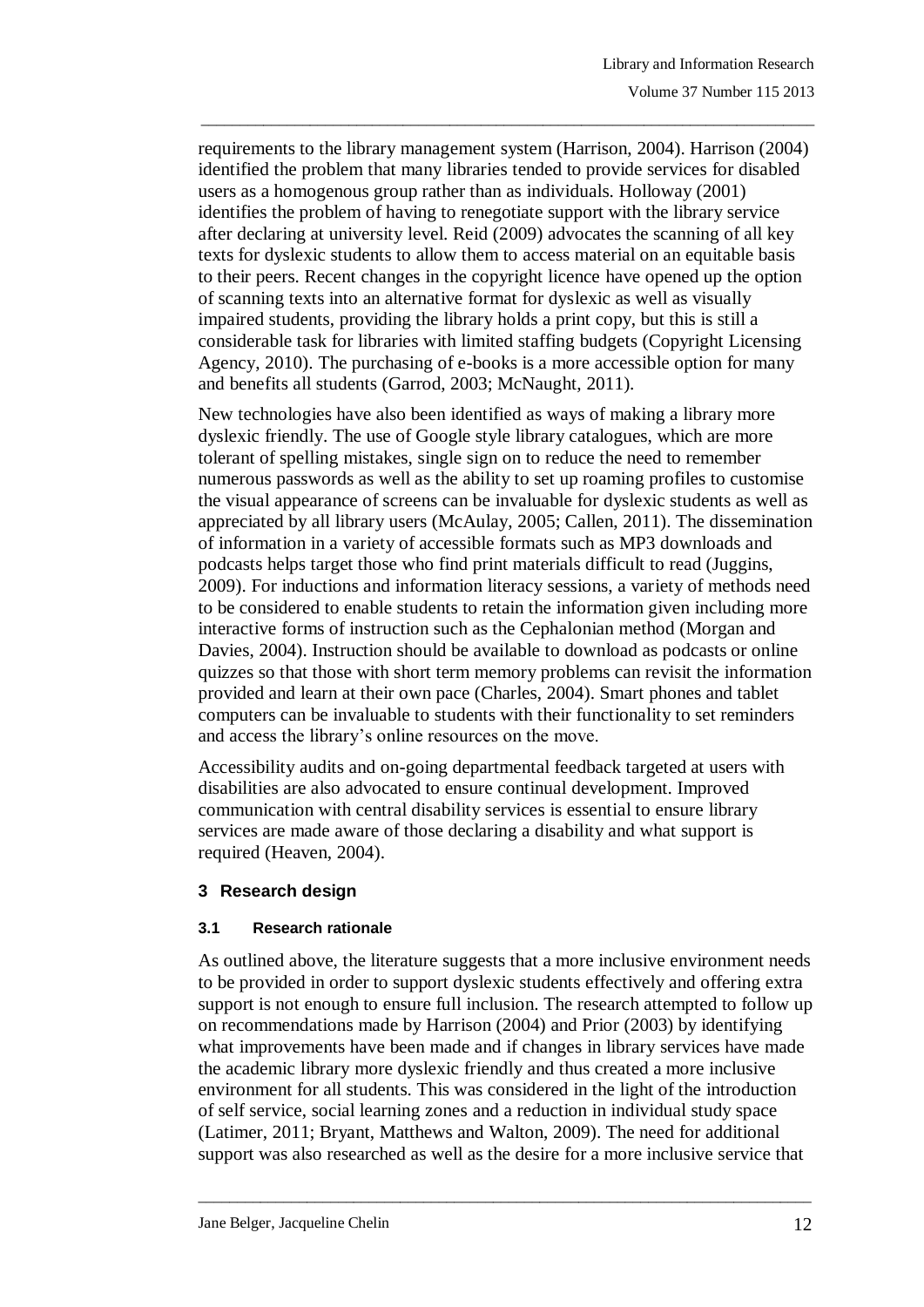does not require continuous disclosure to library staff including the use of new technologies such as integrated specialist software, e-books and automated renewals.

 $\_$  , and the set of the set of the set of the set of the set of the set of the set of the set of the set of the set of the set of the set of the set of the set of the set of the set of the set of the set of the set of th

In order to find out what libraries are doing to support dyslexic students and to uncover the inclusive measures being used to support all students, but which are of particular benefit to those with dyslexia, two main areas were investigated:

- Whether the additional support services provided by academic libraries meet the needs of dyslexic students
- How inclusive is dyslexia provision within academic libraries?

Two research methods were used to collect predominately qualitative data, supported with some quantitative analysis. A survey was circulated to a selection of university libraries, followed up by interviews with a smaller group of library disability support representatives. The research was undertaken during the winter of 2011/12. The questionnaires were sent out first, with a deadline of 10 November 2011. This deadline was subsequently extended to 20 January 2012. In the questionnaire was a request for the respondents to state whether they were prepared to take part in a follow-up interview. These interviews took place in late February and early March 2012.

### **3.2 Questionnaire**

The questionnaire (see Supplementary File) was circulated by email to CLAUD members by the organisation"s chair. The same questionnaire was emailed to the members of the Open Rose and ALIS Wales groups and a random selection of other university libraries. These were selected by location to improve the geographic mix of the sample group. The aim was to gain a representative view from different groups of universities: University Alliance, Russell, 1994 and Million+ groups. Disability contacts were found by checking the library services websites for details. In total, 33 questionnaires were circulated to 31 different universities. Two universities were sent 2 questionnaires as their disability support services were divided due to being multi campus institutions. Table 1 demonstrates the breakdown of membership of the universities selected although it should be noted that some universities selected were unaligned.

| <b>CLAUD</b> | <b>OPEN</b> ALIS<br><b>ROSE</b> | <b>WALES</b> | Group | <b>Russell   Million   University</b><br><b>Alliance</b> | 1994<br>Group |
|--------------|---------------------------------|--------------|-------|----------------------------------------------------------|---------------|
| 19           | Q                               |              |       | 10                                                       |               |

### **Table 1: Demographic of surveys distributed**

From the 33 questionnaires distributed, 21 were returned. Three respondents declined to take part due to staffing difficulties, student profile or restructuring of the service, one institution did not provide additional library support for dyslexic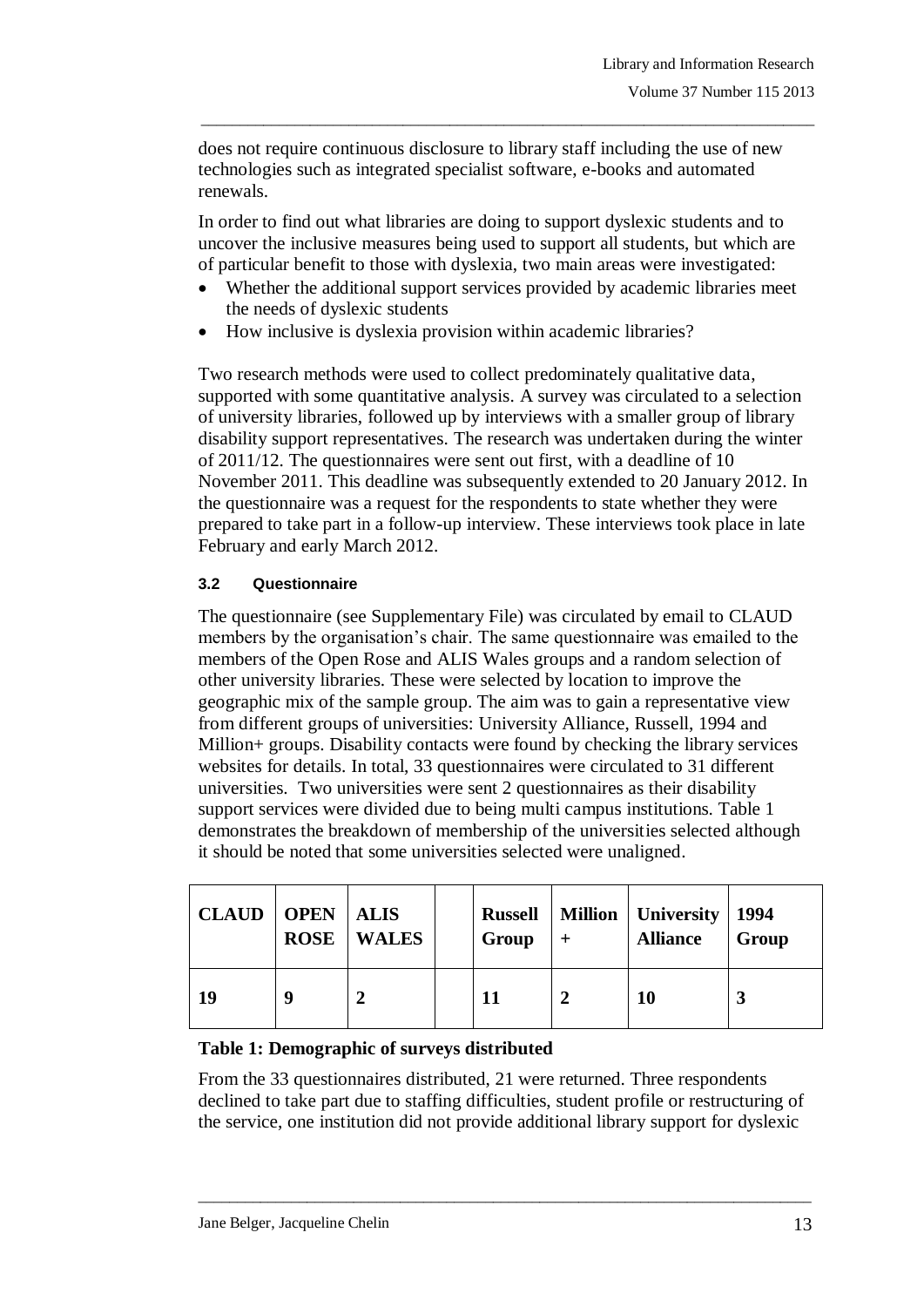students and eight failed to reply. This gave a response rate of 63.6%. From the returned questionnaires, 14 respondents volunteered to be interviewed.

 $\_$  , and the set of the set of the set of the set of the set of the set of the set of the set of the set of the set of the set of the set of the set of the set of the set of the set of the set of the set of the set of th

A coding frame (Moore, 2000) was used to allocate numerical codes to each possible answer in the questionnaire and the responses were entered into a Microsoft Excel spreadsheet in preparation for analysis. The data obtained from the open questions and "other" categories was checked for recurring themes and recorded using the coding process and as free text (Denscombe, 2007). This also gave an opportunity to highlight areas for further investigation at the interview stage (Bell, 1999).Table 2 illustrates the demographic of the survey respondents and interviewees.

| <b>Institution</b><br>survey code | <b>Interview code</b> | <b>Library</b><br>disability<br>support network | <b>University</b><br>consortia<br>membership<br>groups |
|-----------------------------------|-----------------------|-------------------------------------------------|--------------------------------------------------------|
| C <sub>01</sub>                   | N/A                   | <b>CLAUD</b>                                    | <b>Russell Group</b>                                   |
| C <sub>02</sub>                   | $\mathbf{F}$          | <b>CLAUD</b>                                    | <b>Russell Group</b>                                   |
| C <sub>03</sub>                   | E                     | <b>CLAUD</b>                                    | <b>Russell Group</b>                                   |
| C <sub>04</sub>                   | N/A                   | <b>CLAUD</b>                                    | <b>None found</b>                                      |
| C <sub>05</sub>                   | D                     | <b>CLAUD</b>                                    | <b>University</b><br><b>Alliance</b>                   |
| C <sub>06</sub>                   | N/A                   | <b>CLAUD</b>                                    | <b>Russell group</b>                                   |
| CO7                               | N/A                   | <b>CLAUD</b>                                    | 1994 Group                                             |
| C <sub>08</sub>                   | N/A                   | <b>CLAUD</b>                                    | <b>University</b><br><b>Alliance</b>                   |
| C <sub>09</sub>                   | G                     | <b>Open Rose</b>                                | <b>University</b><br><b>Alliance</b>                   |
| C10                               | N/A                   | <b>CLAUD</b>                                    | <b>Million +</b>                                       |
| C11                               | N/A                   | <b>CLAUD</b>                                    | University<br><b>Alliance</b>                          |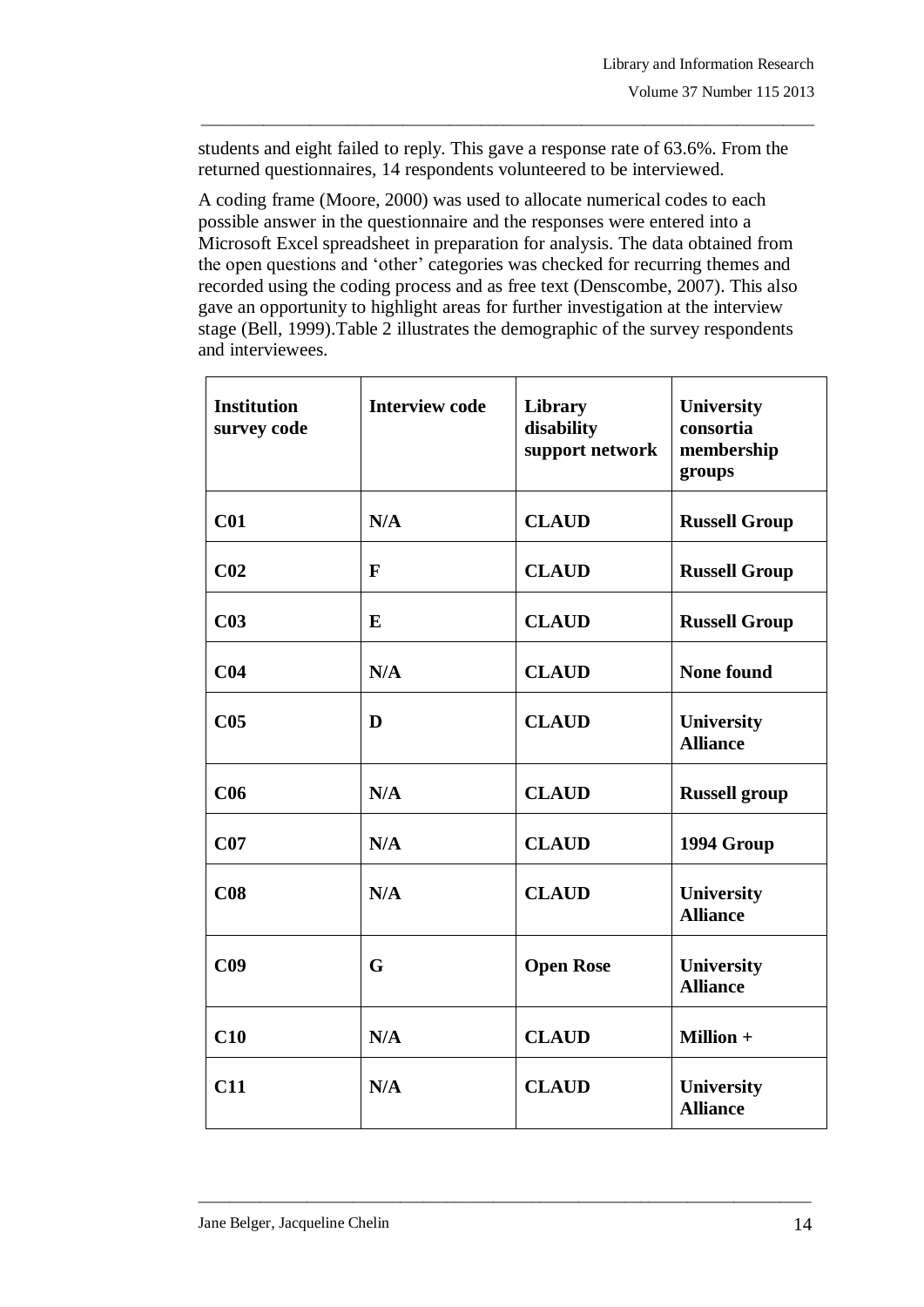| C12             | $\mathbf{A}$ | <b>CLAUD</b>         | <b>University</b><br><b>Alliance</b> |
|-----------------|--------------|----------------------|--------------------------------------|
| CI3             | $\mathbf C$  | <b>CLAUD</b>         | <b>University</b><br><b>Alliance</b> |
| C14             | N/A          | <b>None declared</b> | <b>Russell Group</b>                 |
| C15             | N/A          | <b>None declared</b> | <b>Russell Group</b>                 |
| C16             | B            | <b>ALIS Wales</b>    | <b>Russell Group</b>                 |
| C17             | N/A          | <b>Open Rose</b>     | <b>Russell Group</b>                 |
| C18             | N/A          | <b>CLAUD</b>         | 1994 Group                           |
| C19             | N/A          | <b>CLAUD</b>         | <b>None found</b>                    |
| C20             | N/A          | <b>None declared</b> | 1994 Group                           |
| C <sub>21</sub> | H            | <b>Open Rose</b>     | <b>Russell Group</b>                 |

 $\_$  , and the set of the set of the set of the set of the set of the set of the set of the set of the set of the set of the set of the set of the set of the set of the set of the set of the set of the set of the set of th

### **Table 2: Demographic of survey respondents and interviewees.**

#### **3.3 Interviews**

Face-to-face interviews were used to provide an opportunity to visit the interviewees in their work environment and see what measures had been introduced. In order to allow the respondent to "tell the story" of their experiences rather than just answer a series of questions a set of interview topics was circulated before the meetings (see Supplementary File). Purposive sampling was used to select the interviewees from the participants in the questionnaire survey who volunteered to take part.

The selection criteria for interview were based on:

- Those who had volunteered for interview.
- Those who had completed the questionnaires most fully.
- Institutions with a variety of inclusive practices in place in order to match the research question of whether libraries are becoming more "dyslexic friendly".
- To give a balance of respondents belonging to three different consortia and a mixture of research- and teaching-led institutions.

The responses collected from the eight interviews were organised into nine themes to ensure that the data could be ordered and analysed effectively (Powell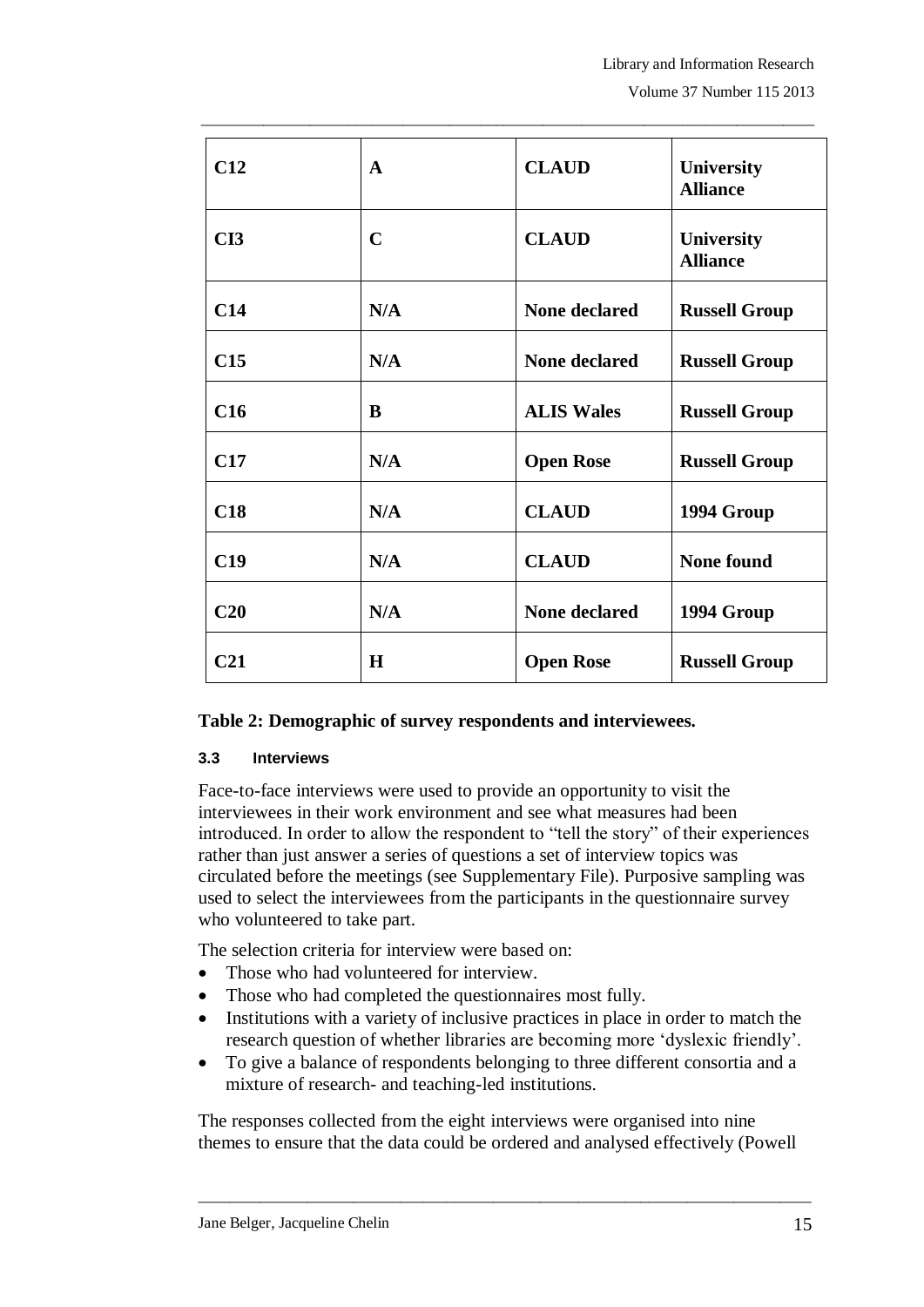and Connaway, 2004). This qualitative data was then compared and recurring themes identified by entering the results in an analysis grid (Gillham, 2005).

 $\_$  , and the set of the set of the set of the set of the set of the set of the set of the set of the set of the set of the set of the set of the set of the set of the set of the set of the set of the set of the set of th

#### **3.4 Limitations of the research**

This research was limited by the relatively small initial sample size. Although the response rate was 63.6%, only 21 replies were received making any generalisations beyond the field of study difficult. It may therefore have been advisable to increase the number of institutions contacted and thus improve the sample size for more accurate results. Also, only seven of the 21 universities were able to provide information on the number of students admitted in autumn 2010 and figures on those declaring dyslexia and other learning difficulties on entry. Only three provided the breakdown by gender and only six respondents had information on the numbers that had registered for extra library support. Due to the poor responses to these questions it was difficult to make any specific analysis to compare to the figures obtained by HESA outlined in the introduction (HESA, 2012). This problem of availability of reliable statistics was echoed by all the interviewees who identified record keeping as an area for improvement.

The information obtained by interview was found to be much more detailed than that obtained by questionnaire. It would therefore be beneficial to repeat the study using more interview candidates.

The questionnaire concentrated on policy changes and electronic resources but amendments to the physical layout and design of libraries in relation to study space was identified as an important factor which was then followed up at interview stage. More information could therefore have been obtained on this if it had been included at questionnaire stage. More direct questions on inclusive provision would also have helped identify new policies and facilities at an earlier stage in the research.

### **4 Findings**

#### **4.1 Introduction**

From the findings of the literature review, the resources available to dyslexic students within academic libraries can be divided into two separate categories:

- **Additional support** for disabled and dyslexic students which is dependent on disclosure by the student and referral by disability services.
- **Inclusive practices** and facilities within the library introduced for all students but which are of particular benefit to those with dyslexia.

The interviews followed on the findings of the questionnaires and also included discussion on study space which was raised as an issue by several respondents in their additional comments. Therefore the findings from both the questionnaires and the interviews have been amalgamated to avoid duplication of information. Full coding information can be found in Table 2 (section 3.2).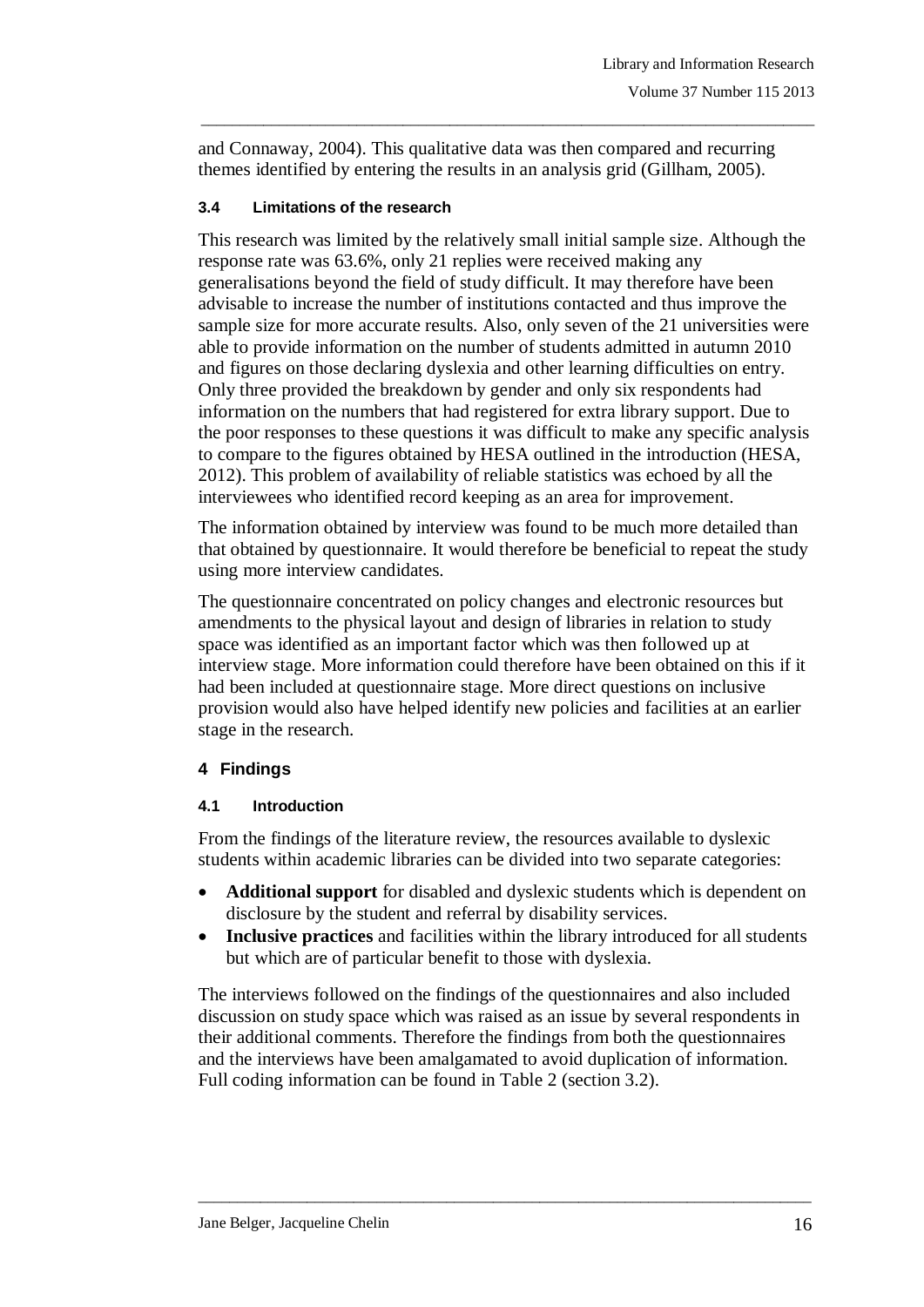#### **4.2 Do additional support services provided by academic libraries meet the needs of students with dyslexia?**

 $\_$  , and the set of the set of the set of the set of the set of the set of the set of the set of the set of the set of the set of the set of the set of the set of the set of the set of the set of the set of the set of th

From the information provided in the questionnaire, and the follow-up discussion at interview, it became clear that any attempt to provide individual support for students with dyslexia was dependent on disclosure and referral from the central disability support service at each institution. Only seven of the 21 universities were able to provide information on the number of students admitted in autumn 2010 and figures on those declaring dyslexia on entry. Three provided the breakdown by gender and six respondents had information on numbers registered for extra library support. For the seven universities providing details on numbers of students declaring dyslexia the percentages ranged from 2% (two libraries) to 11% (one library).

This gives a mean value of 5.4% which is slightly higher than the average figure of 3.76% provided by HESA for the 2010/11 academic year. However, if the highest figure of 11% is removed, which indicates that the institution has an above average entry of students with dyslexia, the mean reduces to 3.6% which is comparable to the national average. This institution (C11) offers a wide range of vocational courses and foundation degrees, which are popular with students with dyslexia. It was reported that 60% of students declare a disability on their UCAS forms with 40% going onto seek support from disability services. Their additional library support is arranged centrally with direct referral from their disability advisor to subject librarian thus avoiding the need for repeated disclosure. Unfortunately there was insufficient reliable data to make any comparisons on registration for additional library support.

### **4.2.1 Communication**

Communication was identified as key to being able to support students satisfactorily; communication with disability services to obtain learning support information; communication with students to get them to come in to discuss their requirements.

### **4.2.1.1 Communication with disability services**

The referral process with disability services is reliant on complying with student wishes and having good lines of communication between the two departments to reduce the need for continual disclosure. Two of the eight interviewees reported there was no referral process in place as all provision was organised by disability services. Interviewee G explained levels of support were organised by disability advisors and communication had improved since disability services and library services had become part of the same division. Interviewee A remarked that the service could operate more smoothly if communication with disability services was improved and if there was a more integrated approach to support, "students often have to declare twice or more to get various types of support". In contrast Interviewees B and H reported that good communication with disability services had strengthened the referral process and improved uptake of services.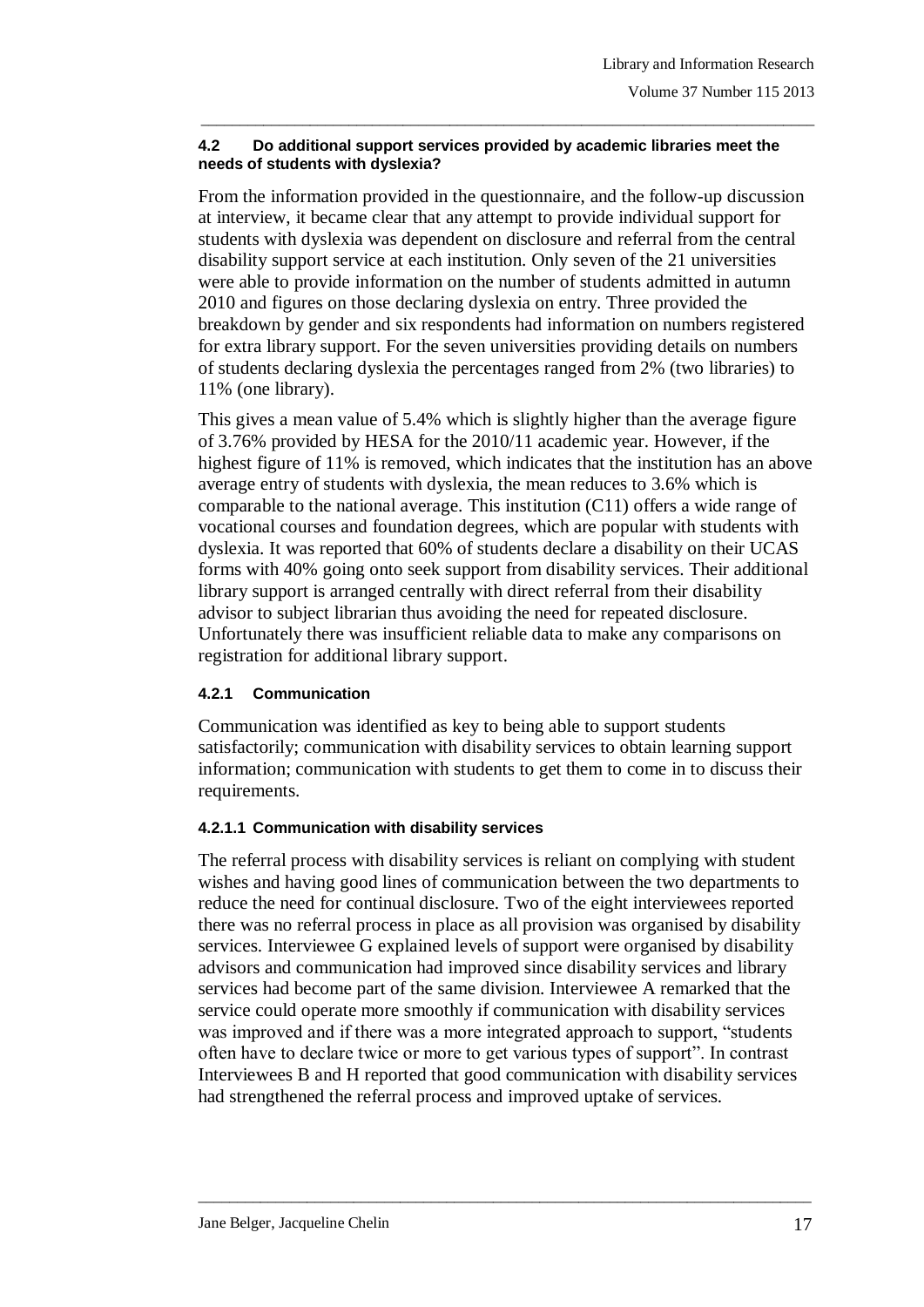### **4.2.1.2 Communication with students**

Only two institutions out of the 21 questionnaire responses received indicated that they carried out student surveys amongst their registered dyslexic users. It was found services were promoted to students in a variety of forms, as shown in Table 3, with referral from university disability services being the most significant.

 $\_$  , and the set of the set of the set of the set of the set of the set of the set of the set of the set of the set of the set of the set of the set of the set of the set of the set of the set of the set of the set of th

| Types of communication / promotion           | Number of Libraries $(\% )$ |
|----------------------------------------------|-----------------------------|
| Referral from university disability services | 19(95%)                     |
| A general library induction                  | 13(65%)                     |
| In undergraduate welcome pack                | $6(30\%)$                   |
| Website                                      | $8(40\%)$                   |
| <b>Other</b>                                 | 11(55%)                     |

**Table 3: Library disability service promotion methods.**

One of the "Other" significant forms of promoting the service was via a welcome email sent by the library support coordinator to all new students registered with disability support. Information in these emails included links to the website for more information as well as an offer of an appointment to discuss individual needs and application for extended loans; making websites an important route for establishing contact.

# **4.2.2 Structure of library disability support service**

Once a student has disclosed to disability services and agreed for their details to be passed to the library disability representative, their library support plan must be agreed. In some cases this is automatic and arranged by the disability advisor. Others are advised to contact the library disability team for help. Interviewee F reported that only a small percentage of those declaring dyslexia actually go on to seek extra support from the library disability support team. However, the take up appears to have improved since welcome emails have been sent out on receipt of students' learning support plans, a comment repeated by interviewees B, C and H. Unfortunately no figures were available to support these opinions.

# **4.2.3 Photocopying / scanning services**

Mediated photocopying was offered by 85% of responding institutions but Interviewee B said most students preferred to photocopy independently and then claim it back from their disability support allowance. Interviewees C, E, F and G offered support with this process by providing a print out of transactions and Interviewee D reported that all students with dyslexia received a free photocopying card to get them started. Scanning of core texts into alternative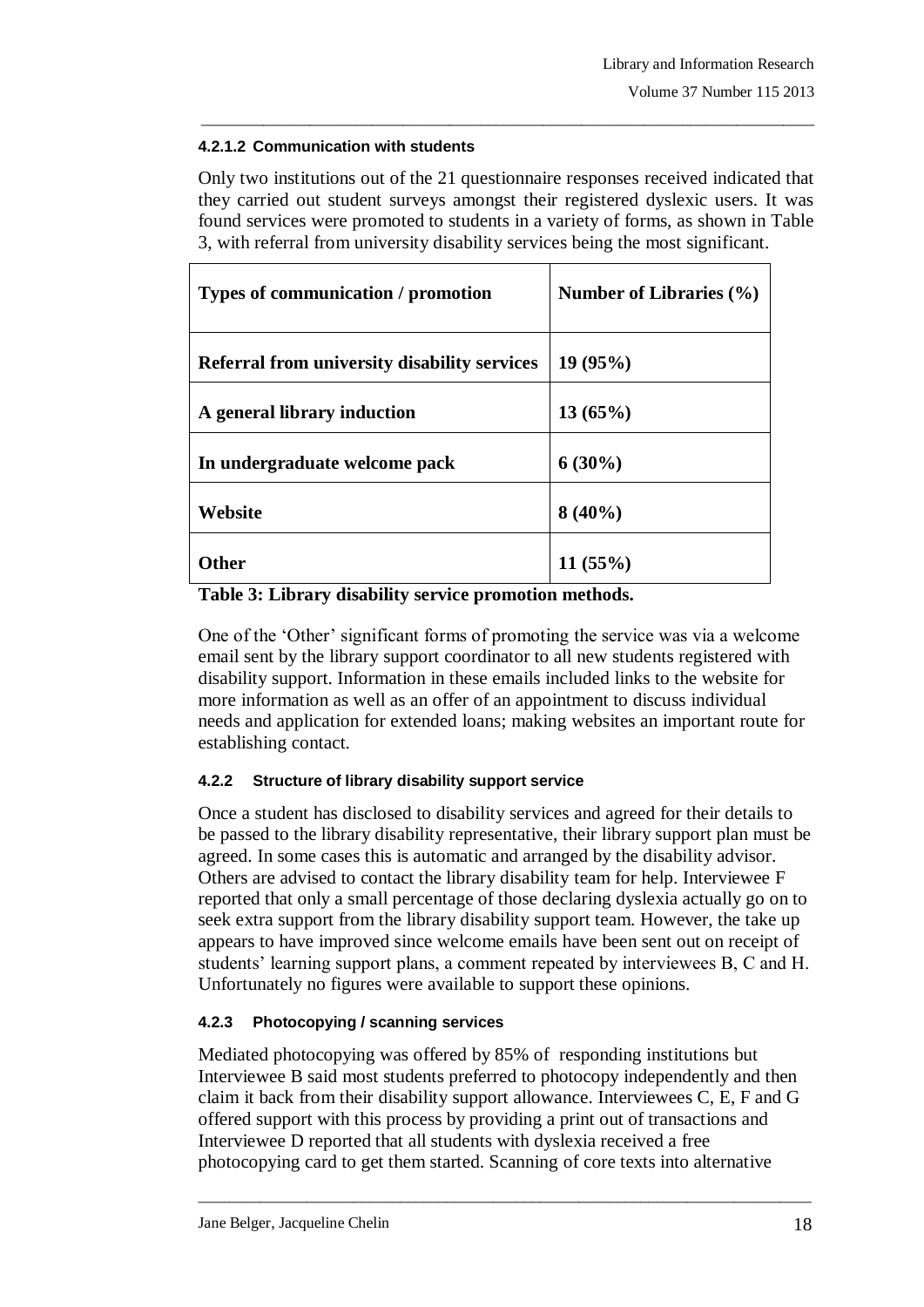formats was offered by 75% of institutions surveyed. However, questionnaire respondent CO6 reported that students were encouraged to do their own scanning on open access scanners. Interviewee G explained that they offered training to allow students to scan their own documents and the acquisitions team were notified by disability services if a student required a text in an alternative format so that publishers could be approached. Subject librarians were notified to ensure any resources to be added to the virtual learning environment could be uploaded in an alternative format if required. The demand for alternative formats appeared to vary considerably across the interview sample group. Two institutions reported they were rarely approached to source an electronic copy of a core reading whilst four others were struggling to keep up with demand. The institutions experiencing a high demand for an alternative format service had procedures in place for requesting items and this was widely advertised. Interviewee G promoted this service on their leaflets and direct requests were made by the disability advisors to the acquisitions teams. Interviewees A and C had dedicated alternative format services which were again accessed direct from disability services.

 $\_$  , and the set of the set of the set of the set of the set of the set of the set of the set of the set of the set of the set of the set of the set of the set of the set of the set of the set of the set of the set of th

#### **4.2.4 Extended loans and self-issue**

Interviewee A was concerned the introduction of self-issue had led to decreased staff contact with students.

Although none of the interviewees reported problems with the self issue interfaces for dyslexic students, Interviewee F commented that the need for a PIN to access the system can cause difficulties for students with memory problems. All interviewees felt pictorial guides on self-issue seemed to appeal to all students including those with dyslexia.

Table 4 highlights that only two libraries receive an automatic update from the student database. This indicates that, in most cases, some form of manual intervention is required which is dependent on communication from disability services and / or additional disclosure by the student.

| <b>Automatic update</b>                                                                                  | <b>Number of libraries</b><br>$(\%)$ |
|----------------------------------------------------------------------------------------------------------|--------------------------------------|
| Yes, automatic upload from student database                                                              | $2(10\%)$                            |
| Yes, dedicated user type on LMS                                                                          | 5(24%)                               |
| <b>Manually added</b>                                                                                    | 12(57%)                              |
| Colour coded card given to disabled users                                                                | 1(5%)                                |
| Other*                                                                                                   | 3(14%)                               |
| *Other reasons given were: Max 5 renewals for all<br>students; not normal policy to give extended loans. |                                      |

**Table 4: Does the library have an automatic update to library management system (LMS) used to allow extended loans?**

Interviewees A and C explained that problems with self-issue and extended loans had been resolved since the introduction of a separate user category. Interviewee F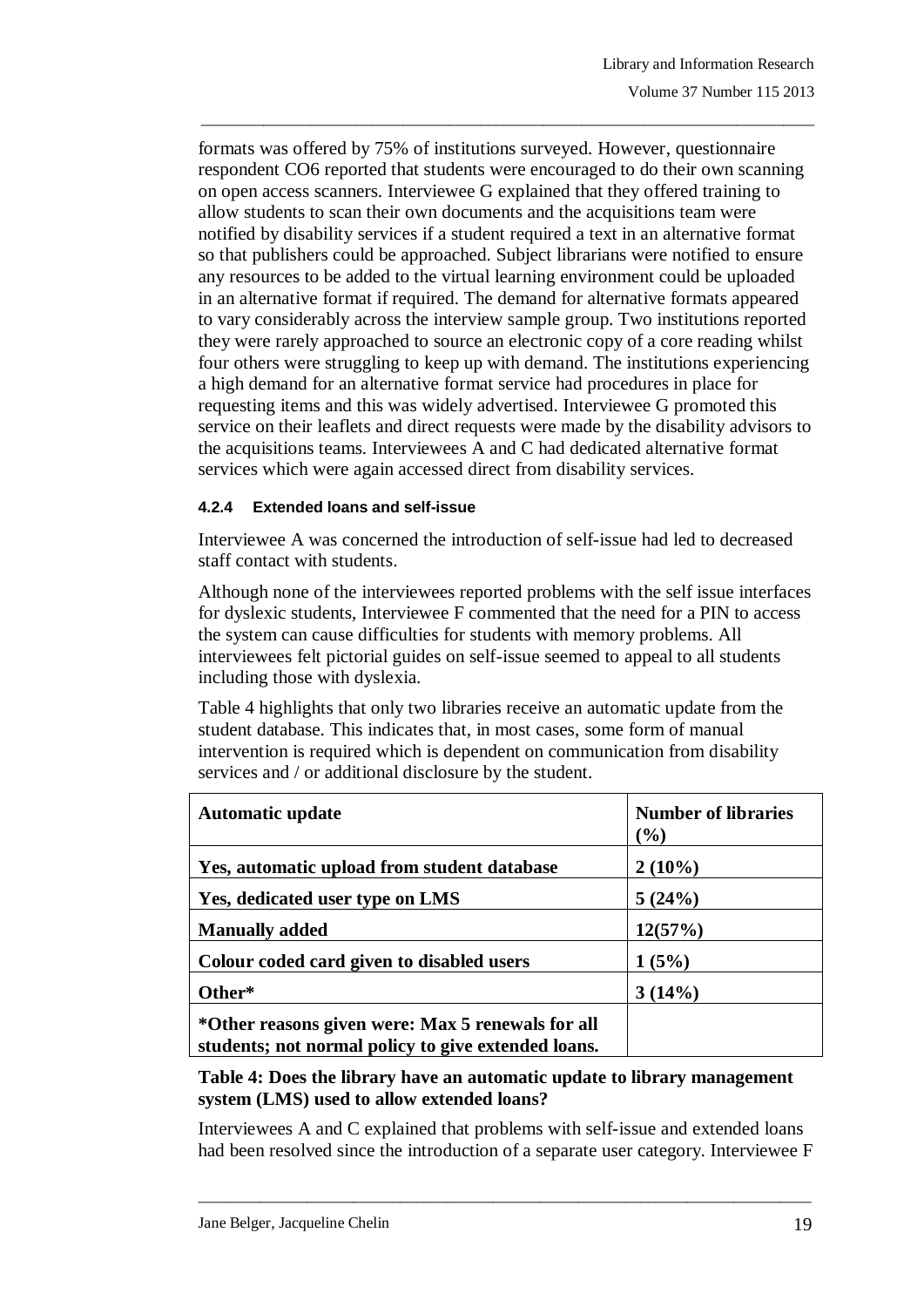remarked that not having a separate user profile does put dyslexic students at a disadvantage during unstaffed hours as books will not be issued for the full extended period on self issue or when renewing online. The process of actually obtaining extended loans also appears to be inconsistent across the sample interviewed. Three out of the 8 people interviewed added extended loans entitlement to a user's account on receipt of notification from disability services. One institution had entitlement added by disability services and one did not offer extended loans. The other three emailed students to ask them whether they would like extended loans. "Sometimes I feel we asking students to jump through too many hoops to get what they need", commented Interviewee F.

 $\_$  , and the set of the set of the set of the set of the set of the set of the set of the set of the set of the set of the set of the set of the set of the set of the set of the set of the set of the set of the set of th

### **4.2.5 Software provision**

The range of assistive software available is compared in Table 5. Scanning software, Inspiration mind mapping tools and Read and Write talk back service were the most commonly provided.

| Software available       | Number of<br><b>libraries</b><br>(%) |
|--------------------------|--------------------------------------|
| <b>Scanning Software</b> | $18(86\%)$                           |
| <b>Inspiration</b>       | 13(62%)                              |
| <b>Texthelp Read and</b> | 18(86%)                              |
| Write                    |                                      |
| <b>Other</b>             | $13(62\%)$                           |
| <b>Kurzweil 3000</b>     | 3(14%)                               |
| <b>Dragon</b>            | 4(19%)                               |
| <b>Supernova</b>         | 4(19%)                               |
| <b>JAWS</b>              | 5(24%)                               |

**Table 5: What software is offered?**

Access to assistive technology by students with dyslexia was compared. The findings demonstrate that while 62% of the libraries completing the questionnaire have a dedicated Assistive Technology room for use by dyslexic students, a greater proportion (76%) have installed assistive technology onto the networked computers thus increasing access to all students. 29% of institutions surveyed offered uploads of software onto students" own laptops.

### **4.2.6 Equipment loan services**

The availability of equipment loans was explored as there can often be a considerable delay between students applying for funding and the receipt of their disability support allowance. Four institutions did not offer an equipment loan service.

Table 6 identifies the loan of laptops, digital recorders and core texts as being the most common provision made by institutions surveyed.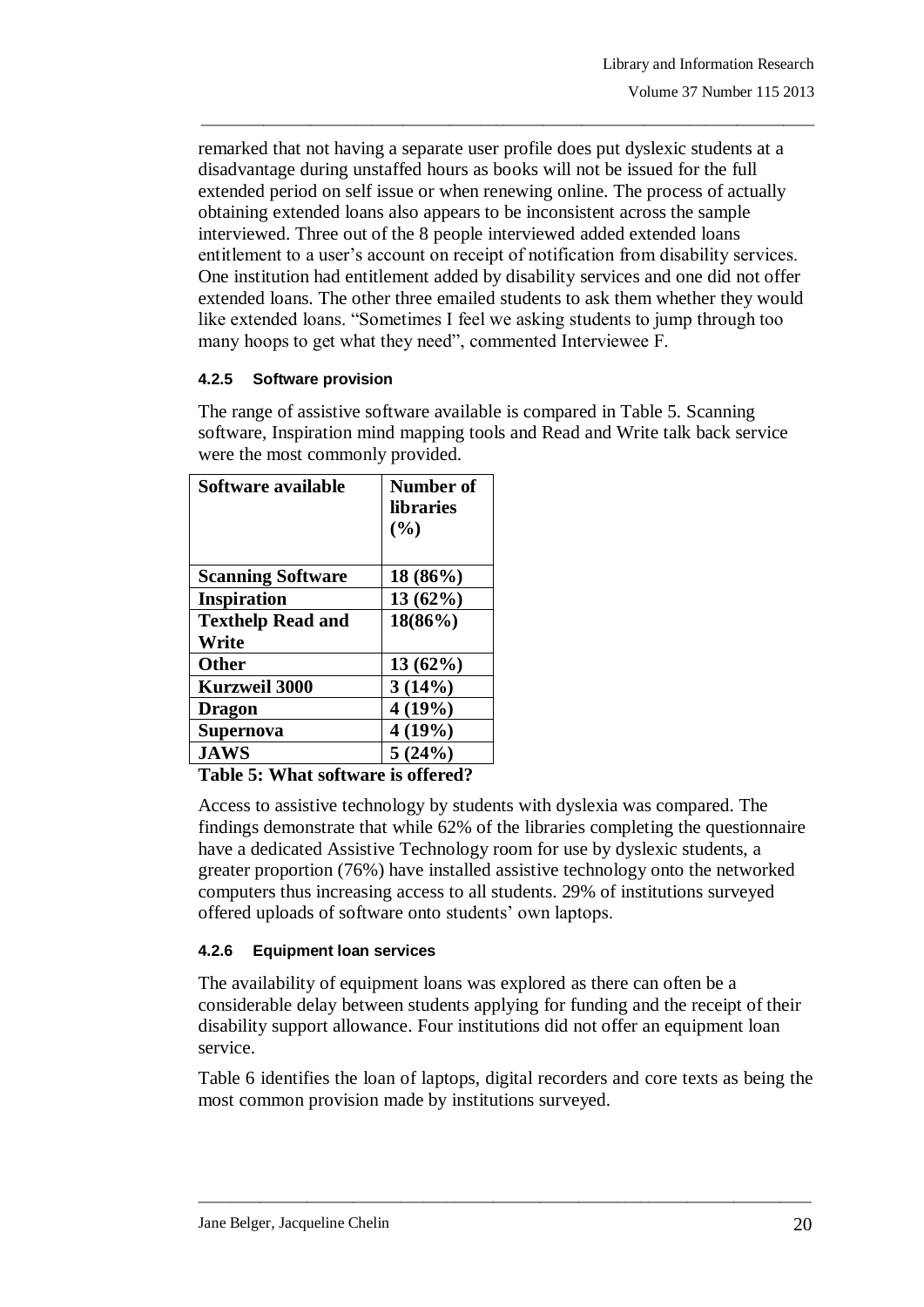| Items loaned to dyslexic students                                                  | Number of libraries $(\% )$ |
|------------------------------------------------------------------------------------|-----------------------------|
| <b>Voice recorders</b>                                                             | 12(57%)                     |
| Laptops                                                                            | 10(48%)                     |
| e-book readers                                                                     | $2(10\%)$                   |
| Core texts                                                                         | 11(52%)                     |
| No loan service offered                                                            | 4(19%)                      |
| Other*                                                                             | 6(29%)                      |
| *Other includes: Loans discussed with<br>disability support unit; cerium overlays; |                             |
| laptops and voice recorders loaned to ALL<br>students for use in the library.      |                             |

 $\_$  , and the set of the set of the set of the set of the set of the set of the set of the set of the set of the set of the set of the set of the set of the set of the set of the set of the set of the set of the set of th

**Table 6: Comparison of loans service across libraries surveyed.**

#### **4.2.7 Study space**

The availability of this resource was not specifically asked about in the questionnaire but was followed up in interviews as it was highlighted as an additional service in one of the questionnaire responses. Interviewee F explained that single study rooms for disabled students needing a quiet place to study had been introduced to reduce pressure on the assistive technology room. Dyslexic students particularly appreciated this service as the software they required is loaded on their laptops; they were only using the assistive technology room because it was a quiet place to work. None of the other participants offered this facility although interviewees D and G had bookable individual study rooms for all students.

### **4.3 How inclusive is dyslexia provision within academic libraries?**

Interviewee G commented:

*In 2010, over 1400 dyslexic students registered with disability services [...] we have to mainstream provision and make it fully inclusive [...] we cannot possibly provide a service just for them.* 

Interviewee G stated that support for disabled users had been reviewed as a response to concerns that library staff were "seeing the disability instead of the student." As a result of a review of provision, and greater cooperation between the different departments of library, computer and disability services, there had been a move to a more inclusive service reducing the need for students to disclose. The ultimate aim was to "put inclusive services at the heart of strategic planning" and create facilities that are accessible to all but this required the "buy in" of the library management team. A range of changes to the physical and electronic facilities in the libraries surveyed were identified. These included roaming profiles for computer usage and single and group study rooms bookable through the University"s virtual learning environment.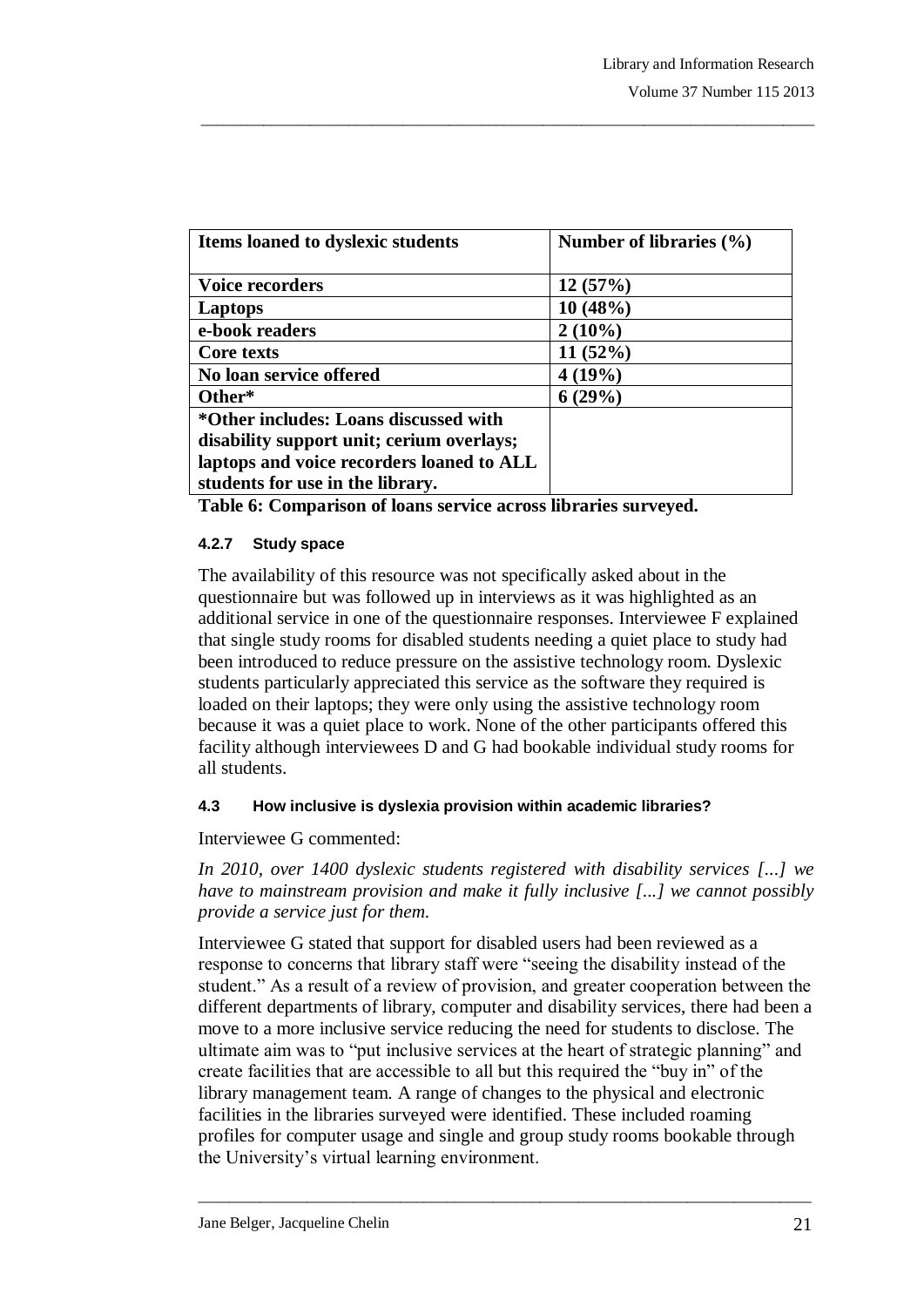#### **4.3.1 Renewals and reminders**

A limitless renewal is one facility that is relatively easy to implement but helps students manage their accounts and avoid unnecessary charges. Interviewees F and H both reported this had recently been introduced in their institutions and was proving popular with all students. Reminders could now be set up on phones by students to renew on a weekly or even daily basis. No institution responding to the questionnaire had a facility for automatic renewals but 90% sent email reminders and one library sent text reminders. When followed up at interview, several different practices were identified. These included teaching students to set up alerts on their mobile phones to check their library accounts on a regular basis (Interviewees B and F). Interviewee B explained they did not send reminders to any students as they felt it was better to educate them how to manage their own accounts thus preparing them for life after university. Four out of the eight participants interviewed reported that loan periods had been reviewed to reduce the number available and make it easier for students to understand. Two had removed all other loan status apart from standard and short loans to make their loan policies more transparent and responsive to demand.

 $\_$  , and the set of the set of the set of the set of the set of the set of the set of the set of the set of the set of the set of the set of the set of the set of the set of the set of the set of the set of the set of th

#### **4.3.2 Assistive technology**

Over three quarters of respondents to the questionnaire reported assistive technology software was available on all networked computers in the library. All those interviewed explained that mind mapping and "Read and Write" software was networked making it available to all students if required. Interviewee G commented that all assistive technology was now open access although certain PCs were reserved for registered students only. Scanning facilities were also identified as an important resource for all students. Interviewee B explained their open access scanners were provided by disability services but were available for anyone else to use. Six out of the eight participants interviewed had facilities for open access scanning.

### **4.3.3 Expansion of technology**

The need for better more user friendly search facilities, tolerant to spelling mistakes, is seen as beneficial to all students and especially dyslexic students. All interviewees mentioned the benefit of having a single sign on facility for all databases reducing the number of passwords a student needs to remember. Interviewee B explained the library will soon be receiving an update to their library management system allowing highlighting of search terms and autocorrecting spelling mistakes. Interviewee G has introduced roaming profiles for their students which can either be set up at registration by the disability support team or is available to all students at the library help desk. This allows students to save their preferences for screen layout thus giving them an individualised profile. Interviewee F commented on the benefit of the recent introduction of smart cards which allows personalised access to buildings, computer rooms and photocopiers without having to remember PIN numbers or passwords.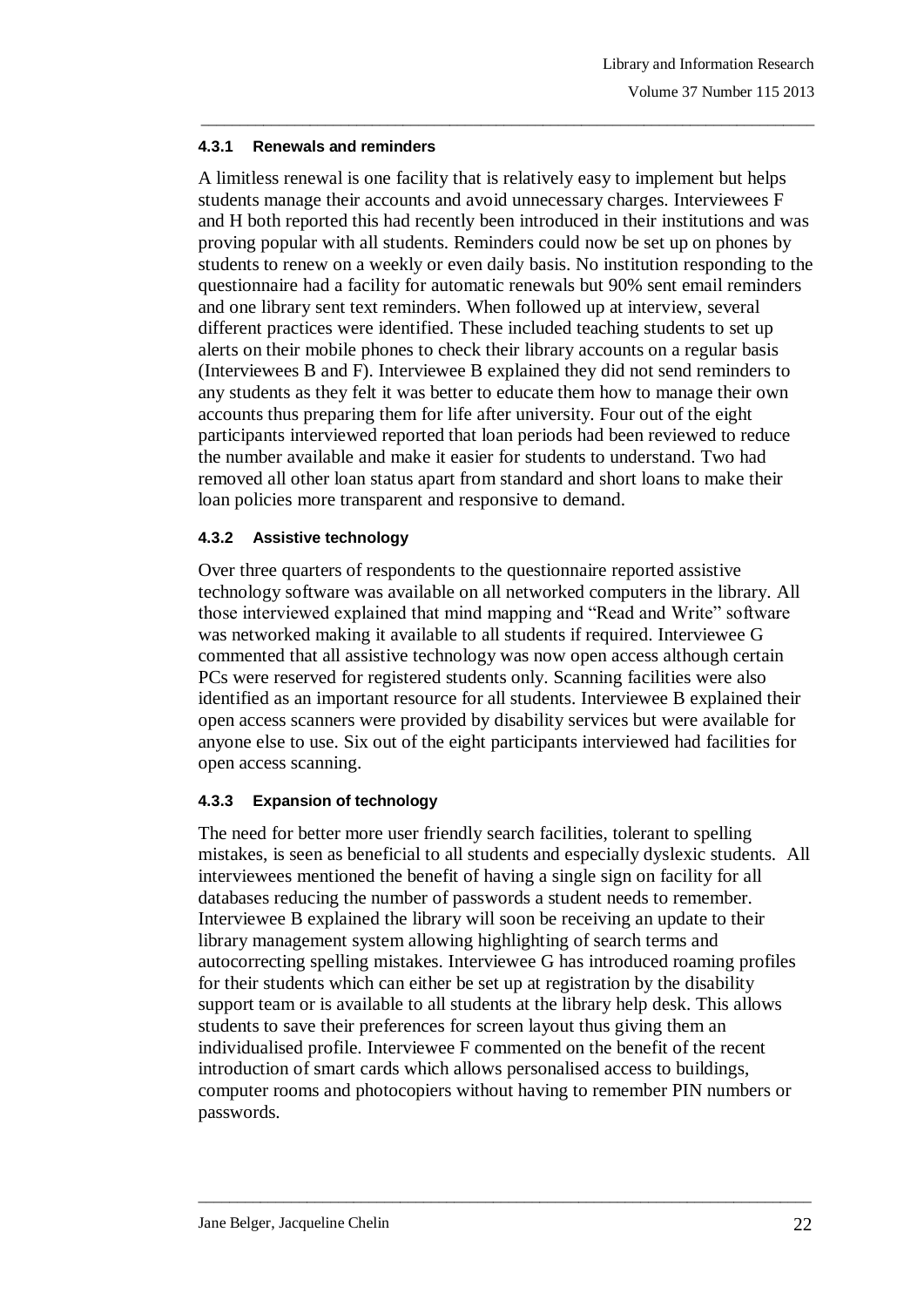### **4.3.4 E-books and electronic resources**

Figure 2 shows that 4% of respondents to the questionnaire reported that all departments had core readings available on their virtual learning environment, although 57% reported that some departments used this facility. However, 17 out of 21 respondents had links from their library catalogues to e-books to improve access.

 $\_$  , and the set of the set of the set of the set of the set of the set of the set of the set of the set of the set of the set of the set of the set of the set of the set of the set of the set of the set of the set of th





# **4.3.5 Library inductions**

Individual library inductions were identified as an important role of the library disability support teams surveyed with 95% respondents offering this service. However, in the interviews it was not reported to be a facility that dyslexic students asked for on a frequent basis (although none could provide usage statistics). All those interviewed identified the provision of good customer service and follow up advice at help desks for all students as essential. Most requests received were for individual database training which was referred onto subject specialists. Two out of eight respondents interviewed offered a mediated service to arrange this.

From the data provided by questionnaire respondents, Figure 3 demonstrates that 76% of library inductions are carried out as walking tours. This may be a problem for students with dyslexia who may be distracted by a big group or struggle to remember all the information provided due to short term memory and information processing difficulties. 80% reported some inductions were offered as talks with handouts which would allow students to review the information, subsequently. The use of slides, podcasts and videos was reported by a significant minority of respondents. All interviewees reported information provided at induction was also available on the library websites.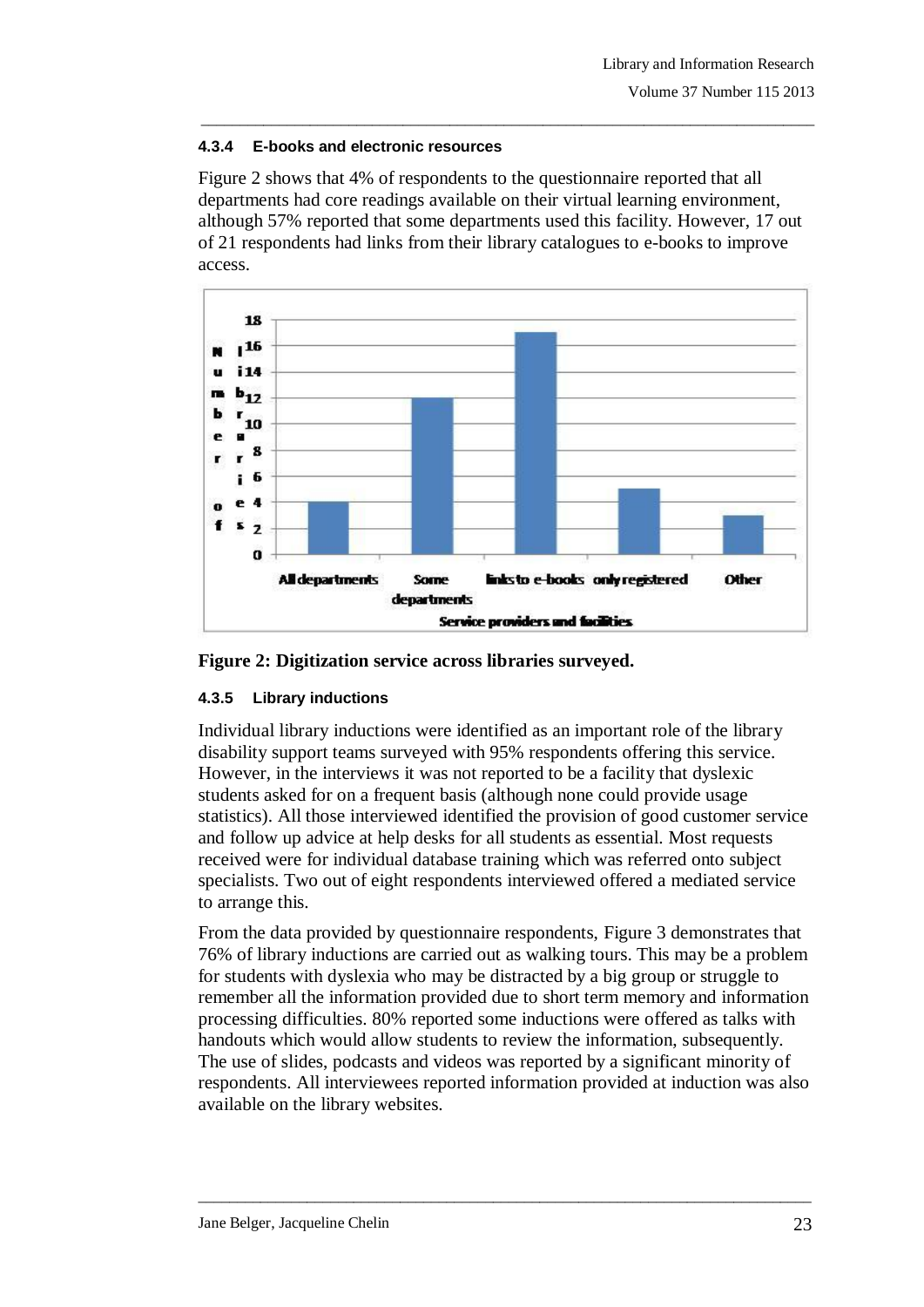

#### **Figure 3: Types of library inductions offered across libraries surveyed.**

#### **4.3.6 Information literacy and catalogue training**

Interviewee B explained information literacy is embedded in most of the schools" curricula, including compulsory units. Interviewee C explained additional training is offered to all students on a one to one basis and is particularly popular at assignment deadline time with dyslexic students. Interviewee G commented that all students are referred to the relevant information specialist for information literacy training. Information literacy tutorials were available on all of their library websites to give back up information including podcasts and quizzes on referencing thereby reinforcing knowledge gained from the face to face training.

#### **4.3.7 Equipment loans for all students**

Two interviewees mentioned that some equipment was available to borrow by all students. Interviewee H explained digital recorders and laptops were available to borrow in their central library. Interviewee F reported some branches within the service offered laptop loans on a bookable basis for all students.

#### **4.3.8 Physical space**

The physical layout of a library was not specifically covered in the questionnaire, which focussed on customer service and electronic forms of support. However, this was raised as a move towards inclusion by all the interviewees. The following improvements were identified:

 Improved, clearer signage and the use of zones to define different types of study space. Interviewee F reported the introduction of pictograms to explain food and drink policy.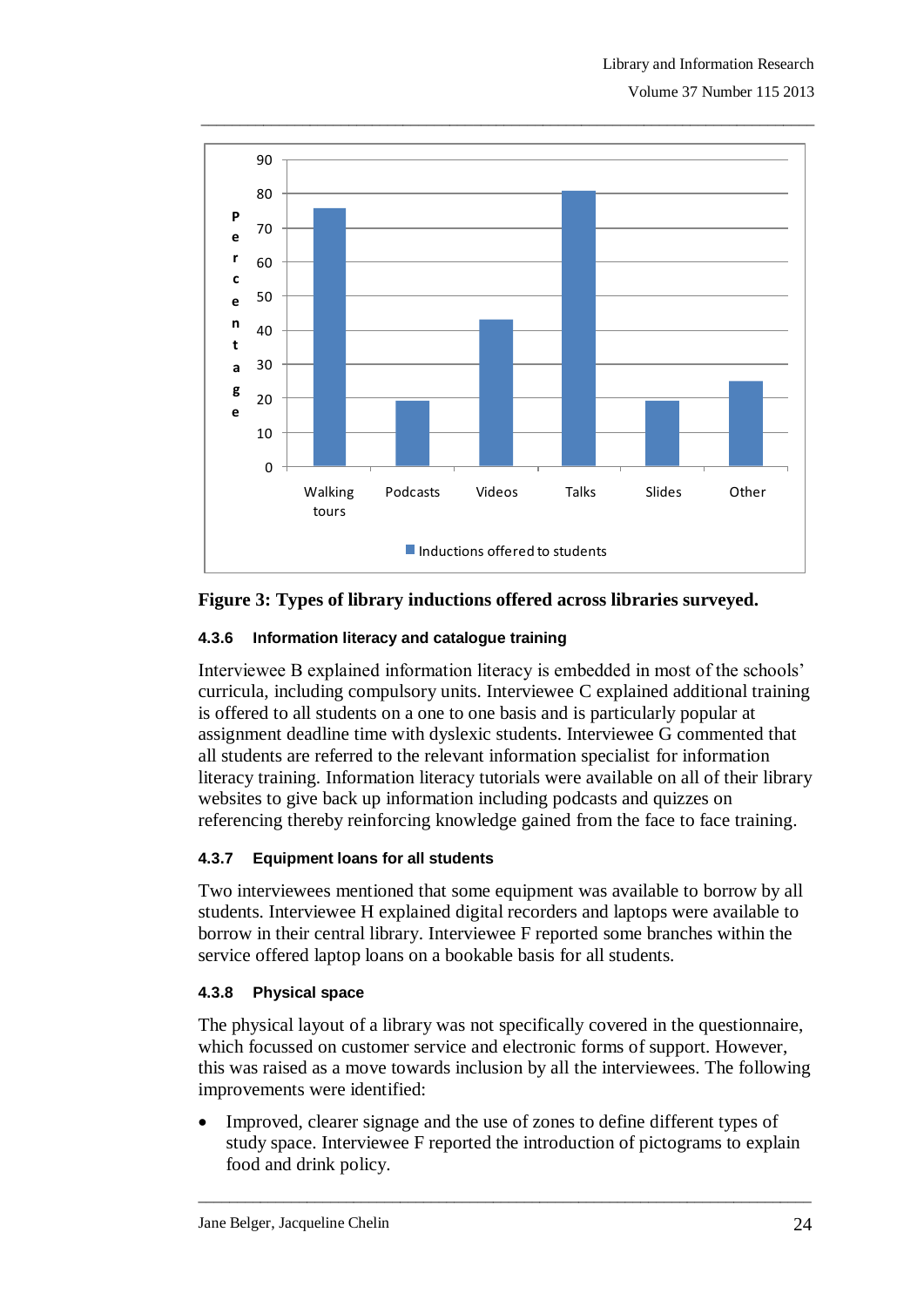- Designated areas for group and quiet study.
- Bookable group study rooms, although only three reported the availability of individual study rooms. However the rest reported this would be an extremely popular facility if introduced.

 $\_$  , and the set of the set of the set of the set of the set of the set of the set of the set of the set of the set of the set of the set of the set of the set of the set of the set of the set of the set of the set of th

• Help desks – three out of the eight interviewees had introduced a roving service at peak times to answer enquiries at the point of need.

#### **4.3.9 Study skills support**

Interviewee D identified the study skills service located in the library, but not run by it, as an important inclusive resource. This service is open to all students by appointment via email and scheduled drop in sessions without the need to disclose.

#### **4.3.10 Sharing good practice**

All those interviewed reported they belonged to a network and found the sharing of information essential in developing their service provision. Those belonging to CLAUD or Open Rose found these groups particularly supportive. The benefits of belonging to a network included shared training events, e-mail circulation list, conferences, video conferencing, benchmarking exercises including regular audits of member institutions, Wikis for sharing information, liaison with other networks and with TechDis to provide support on obtaining alternative formats from publishers.

Overall, those interviewed agreed belonging to a network of disability representatives was an advantage, facilitating the sharing of ideas and improving practice. However, membership of university groups, such as the Russell Group, did not seem to make any specific difference.

### **5 Discussion**

The research has uncovered the development of more inclusive practices within the physical and virtual library but identified there is still a need for additional support for students with dyslexia to allow them to compete on an equal basis to their peers. This is reliant on excellent communication between disability services, libraries and students. Another major challenge is record keeping ensuring that service provision is constantly monitored and updated.

Libraries have a duty to support students with dyslexia so they can access resources on an equal basis to their peers (Nielsen, 2006). However, this research has attempted to demonstrate that this can be largely achieved by providing a more "dyslexic friendly" service to benefit all students*.* As Charles (2004) proposes, handouts, quizzes, tutorials, etc, should accompany teaching sessions to allow students to revisit the information conveyed in their own time and to reenforce the knowledge gained. As McNaught (2011) has proposed, much of dyslexia support has focussed on "fixing individuals" since the recommendations of the Singleton report (1999). Policies for additional support appear inconsistent across the sample group as identified by Harrison (2004). However, it is important to consider the views of the dyslexic students are essential in planning a fully inclusive service thus fulfilling the requirements of the Disability Equality Duty.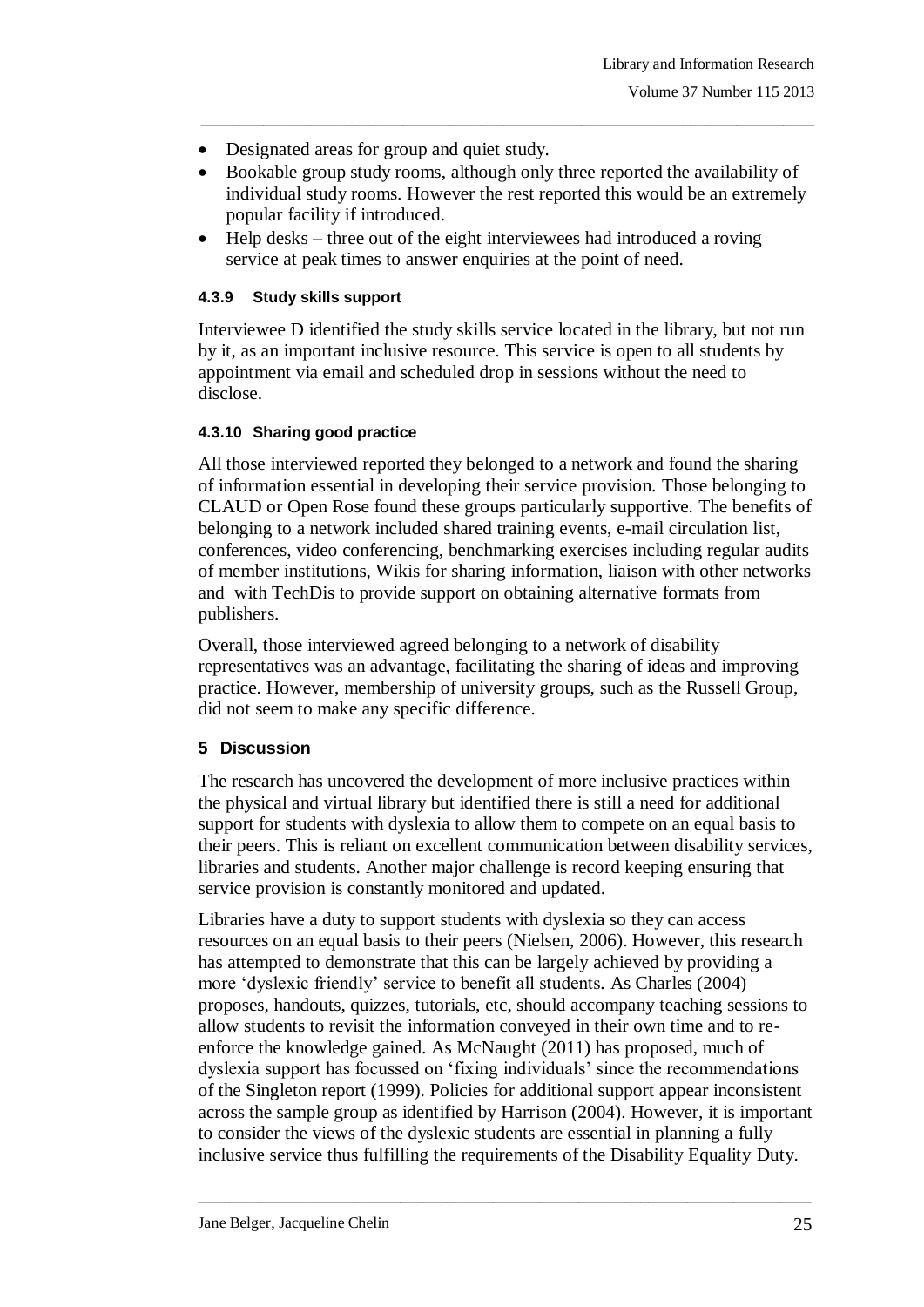Unfortunately, this survey failed to reveal any coherent and consistent approach to obtaining student feedback. Only one of the interviewees reported the involvement of a disability representative in service planning and none of the respondents conducted regular surveys of registered disabled users. Feedback was in the main dependent on informal contact and email complaints.

 $\_$  , and the set of the set of the set of the set of the set of the set of the set of the set of the set of the set of the set of the set of the set of the set of the set of the set of the set of the set of the set of th

## **5.1 Communication**

The research identified there were still potential barriers to library use by students with dyslexia due to an inconsistent approach to communication. The recognition of needing to share provision in order to maximise access to limited resources, i.e. "do more with less" (Kitchin, 2010, p.55), was a recurrent theme in the interviews. This makes communication even more vital. Communication with disability services was identified as an important factor in all the interviews.

Obtaining feedback from students was identified as a problem by all those interviewed, although Interviewee G reported this had improved since library and disability services had become part of the same division. Interviewee F reported that only a small percentage of those declaring dyslexia actually go on to seek extra support from the library disability support team. However, the take up appears to have improved since welcome emails have been sent out on receipt of students" learning support plans, a comment repeated by Interviewees B, C and H. This emphasis on closer cooperation and sharing of knowledge is replicated in the importance placed on the use of networks by Heaven (2004) and all the interviewees in the sample group.

### **5.2 Use of technology**

The need for better more user friendly search facilities which are more tolerant to spelling mistakes has been identified as beneficial to all students (McAuley, 2005) and these are becoming more prevalent. But McNaught (2011) reported current support for dyslexic students fails to take advantage of new more inclusive technologies serving all users such as e-books which can be manipulated into different fonts, colours and layout. However the findings from the survey, and subsequent interviews, derived mixed results. There was a wide disparity in available resources identified. At the most developed extreme, Interviewee G reported the use of roaming profiles to personalise screens and a fully networked system of assistive technology software. Students also had access to all core texts on their virtual learning environment and alternative formats by the smooth referral of needs from disability services to the acquisitions department and subject specialists. However other universities reported less use of these technologies. The purchasing of e-books is a more accessible option for many and benefits all students (Garrod, 2003; McNaught, 2011) although it can present problems with alternative formats. The other option is to provide open access scanners and train students, and their support workers, to use them.

# **5.3 Strategic planning**

The importance of consulting with disabled students and disability services at every stage of strategic planning was highlighted. "The buy-in of top level management is essential in order to make a library fully inclusive" (Interviewee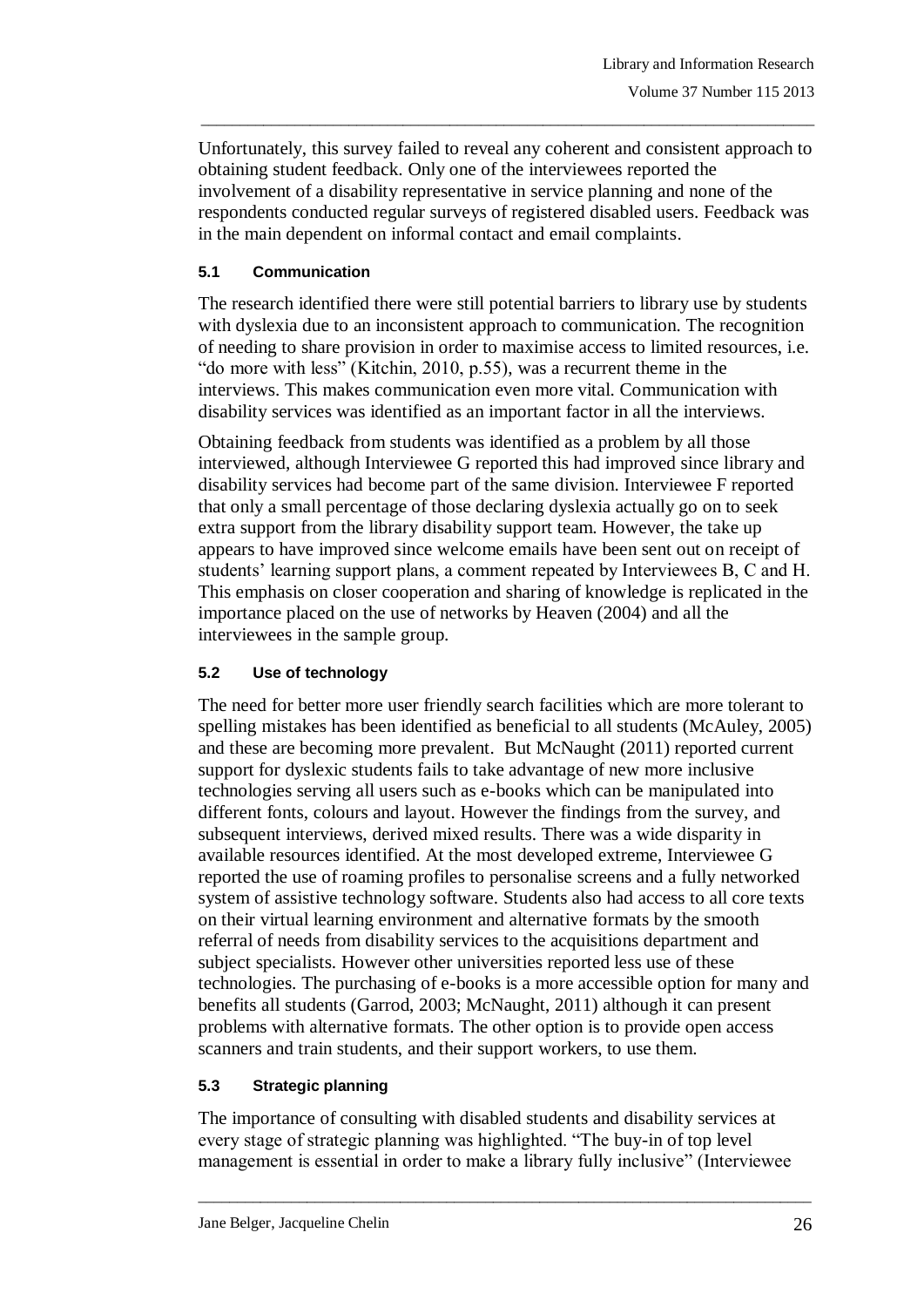G). This applies to library policy on rules and regulation as well as allocation of the physical space. The availability of equipment loans is important given the delay between students applying for funds and the receipt of their Disability Support Allowance (Reid and Kirk, 2009). With the majority of academic libraries moving to self issue (Jones, 2004) the importance of dedicated user profiles to allow extended loans was also stressed by four of the interviewees. In the survey, only 10% of the respondents had an automatic upload of disability status from the student database but 24% now had a separate user profile for disabled students. This is a significant improvement from Harrison"s 2004 report but still most academic libraries surveyed have to change a record manually in order to facilitate extended loans; this process is dependent on disclosure and communication with disability services. The move towards zoned learning spaces was also identified as a potential improvement with clearer signage and the use of pictograms.

 $\_$  , and the set of the set of the set of the set of the set of the set of the set of the set of the set of the set of the set of the set of the set of the set of the set of the set of the set of the set of the set of th

#### **5.4 Recommendations**

These recommendations are divided into two sections, reflecting the discussion relating to integration and inclusion.

Recommendations designed to help **integrate** students into library services:

- Ensure excellent communication with dyslexic students at all times, including welcome emails on receipt of students' learning support plans.
- Ensure regular two way communication with disability services staff.
- Improve record keeping about specific needs.
- Use dedicated user profiles to allow extended loans.

Recommendations designed to support **inclusion**:

- Consult with disabled students and disability services at every stage of strategic planning.
- Review the way the service is marketed and keep information clear and concise.
- Make available networked assistive software.
- Encourage greater use of e-resources, e.g. by purchasing of e-books.
- Provide open access scanners and train students, and their support workers, to use them.
- Introduce zoned learning spaces.

Engaging in closer cooperation and sharing of knowledge through networking with relevant groups is likely to enhance both aspects of service provision.

### **6 Conclusion**

From the research, it appears the majority of students are accessing library resources independently with minimal support from library disability contacts thus making it difficult to assess whether additional support is meeting the needs of dyslexic students. The process for receiving this support is dependent on disclosure and referral from disability services. There are still examples of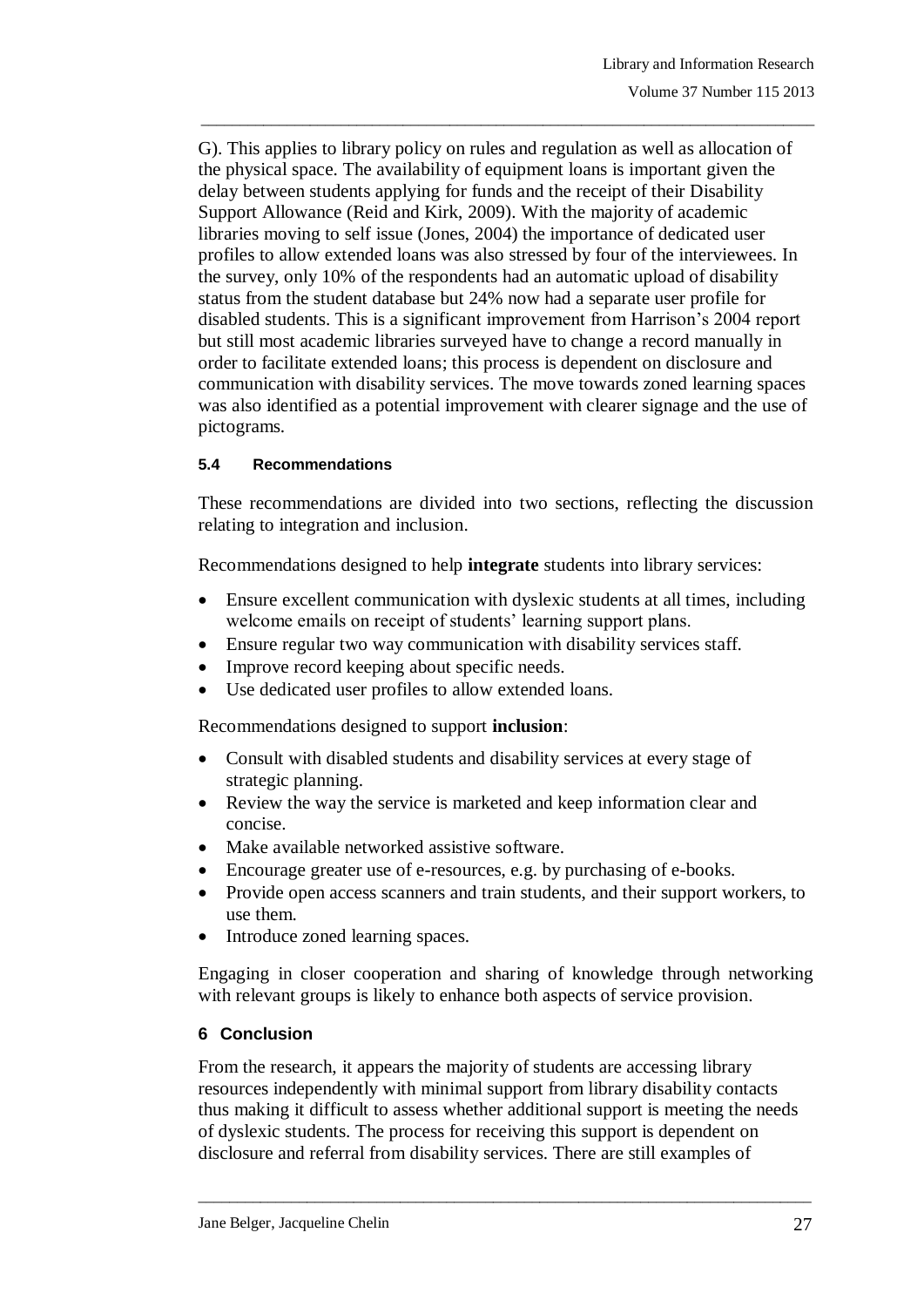students having to disclose two or more times to obtain the services they require. However, it is recognised that not all dyslexic students disclose and many are still undiagnosed. Others do not consider themselves as disabled; preferring not to declare and to work independently (Kirk, McLoughlin and Reid, 2001; Prior, 2003).

 $\_$  , and the set of the set of the set of the set of the set of the set of the set of the set of the set of the set of the set of the set of the set of the set of the set of the set of the set of the set of the set of th

However, the move towards a more inclusive service is essential in these challenging economic times and to meet the needs of a growing number of students with dyslexia. There has also been a rise in the number of mature students entering higher education who may be recently diagnosed with dyslexia or still unaware of what is causing their difficulties with reading and information processing (Singleton, 1999). All these students need to be catered for and the move towards a more accessible environment seems the answer to having to "provide more with less" (Kitchen, 2005, 55).

#### **References**

ALIS Wales (2011) *Accessible Libraries and Information Services Wales (ALIS Wales): About Us*. URL:<http://www.alis-wales.ac.uk/en/index.shtml> [accessed 11.12.12].

Bell, J. (1999) *Doing Your Research Project: A guide for first-time researchers in*  education and social science. 3<sup>rd</sup> Ed. Maidenhead: Open University Press.

British Dyslexia Association (2010) *Dyslexia Research Information*. URL: [http://www.bdadyslexia.org.uk/about-dyslexia/further-information/dyslexia](http://www.bdadyslexia.org.uk/about-dyslexia/further-information/dyslexia-research-information-.html)[research-information-.html](http://www.bdadyslexia.org.uk/about-dyslexia/further-information/dyslexia-research-information-.html) [accessed 11.12.12].

Bryant, J., Matthews, G., and Walton, G. (2009) Academic Libraries and Social Learning Space: A case study of Loughborough University Library, UK. *Journal of Librarianship and Information Science* [online], 41(1), 7-18 [accessed 11.12.12].

Callen, A. (2011) *Supporting students with dyslexia in Art and Design enquiry work* [Workshop: An Introduction to Art and Design Reference Resources], National Art Library. 5 December.

Campbell, F. (2011) Supporting Arts Students in Higher Education. *In:* McLean, B., and Price, G. (eds.)*The Dyslexia Handbook 2011.* Bracknell: The British Dyslexia Association. 110-114.

Charles, E. (2004) Virtually there: virtual learning environments and libraries. *SCONUL Focus* [online], 32 (Summer/Autumn), 4-8 [accessed 11.12.12].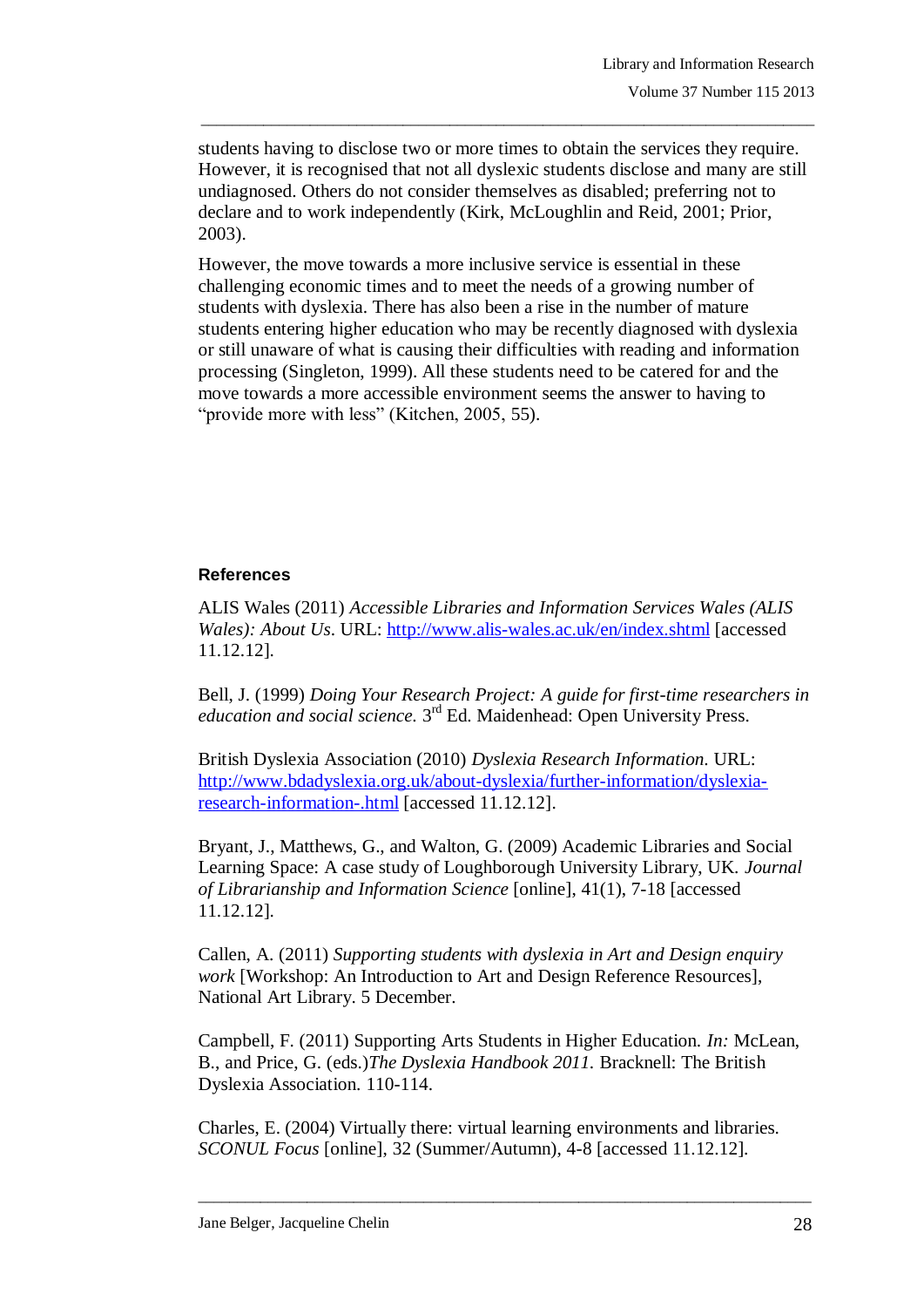CLAUD (2010) *About CLAUD*. URL: <https://wiki.brookes.ac.uk/display/CLAUD/About+CLAUD> [accessed 11.12.12].

 $\_$  , and the set of the set of the set of the set of the set of the set of the set of the set of the set of the set of the set of the set of the set of the set of the set of the set of the set of the set of the set of th

Copyright Licensing Agency (2010) *CLA introduces New License to Help People with Print Disabilities*. 28 May. URL: [http://www.pls.org.uk/services/accessibility1/Pages/Print%20Disability%20Licen](http://www.pls.org.uk/services/accessibility1/Pages/Print%20Disability%20Licence%20release%2028%20May%202010.pdf) [ce%20release%2028%20May%202010.pdf](http://www.pls.org.uk/services/accessibility1/Pages/Print%20Disability%20Licence%20release%2028%20May%202010.pdf) [accessed 11.12.12].

Coxon, K. (2003) A bit of catching up. *The Guardian* [online] 21 January. URL: <http://www.guardian.co.uk/education/2003/jan/21/students.highereducation> [accessed 11.12.12].

Denscombe, M. (2007) *The Good Research Guide for small-scale social research projects.*3 rdEd. Maidenhead: Open University Press.

Deppeler, J., Loreman, T., and Sharma, U. (2005) Improving inclusive practices in secondary schools; Moving from specialist support to supporting learning communities. *Australasian Journal of Special Education*[online], 29 (2), 117-127 [accessed 11.12.12.].

Equality Challenge Unit (2012) *Male students: engagement with academic and pastoral support services.* URL: [http://www.ecu.ac.uk/publications/male-students](http://www.ecu.ac.uk/publications/male-students-engagement-with-academic-and-pastoral-support-services)[engagement-with-academic-and-pastoral-support-services\[](http://www.ecu.ac.uk/publications/male-students-engagement-with-academic-and-pastoral-support-services)accessed 11.12.12].

Fisher, S.E., et al (1999) A quantitative-trait locus on chromosome 6p influences different aspects of developmental dyslexia, *American Journal of Human Genetics,* [online], 64, 146-56 [accessed 11.12.12].

Garrod, P. (2003) Ebooks in UK libraries: Where are we now? *Ariadne* [online], 37 [accessed 11.12.12].

Gillham, B. (2005) *Research Interviewing: The range of techniques*. Maidenhead: Open University Press.

Goodwin, V., and Thomson, B. (2004) *Making Dyslexia Work for You: A Self-Help Guide* [online], Kindle ed*.* London: David Fulton Publishers.

Grant, D. (2010) *That's the way I think: dyslexia, dyspraxia and ADHD explained*. London: Routledge.

Harrison, J.E. (2004) *The provision of information and services for dyslexic students in higher education institution libraries.* MSc dissertation, University of Bristol.

Heaven, S. (2004) The provision made by higher education library services for people with disabilities. *Library and Information Research* [online], 28 (90), 24- 30 [accessed 11.12.12].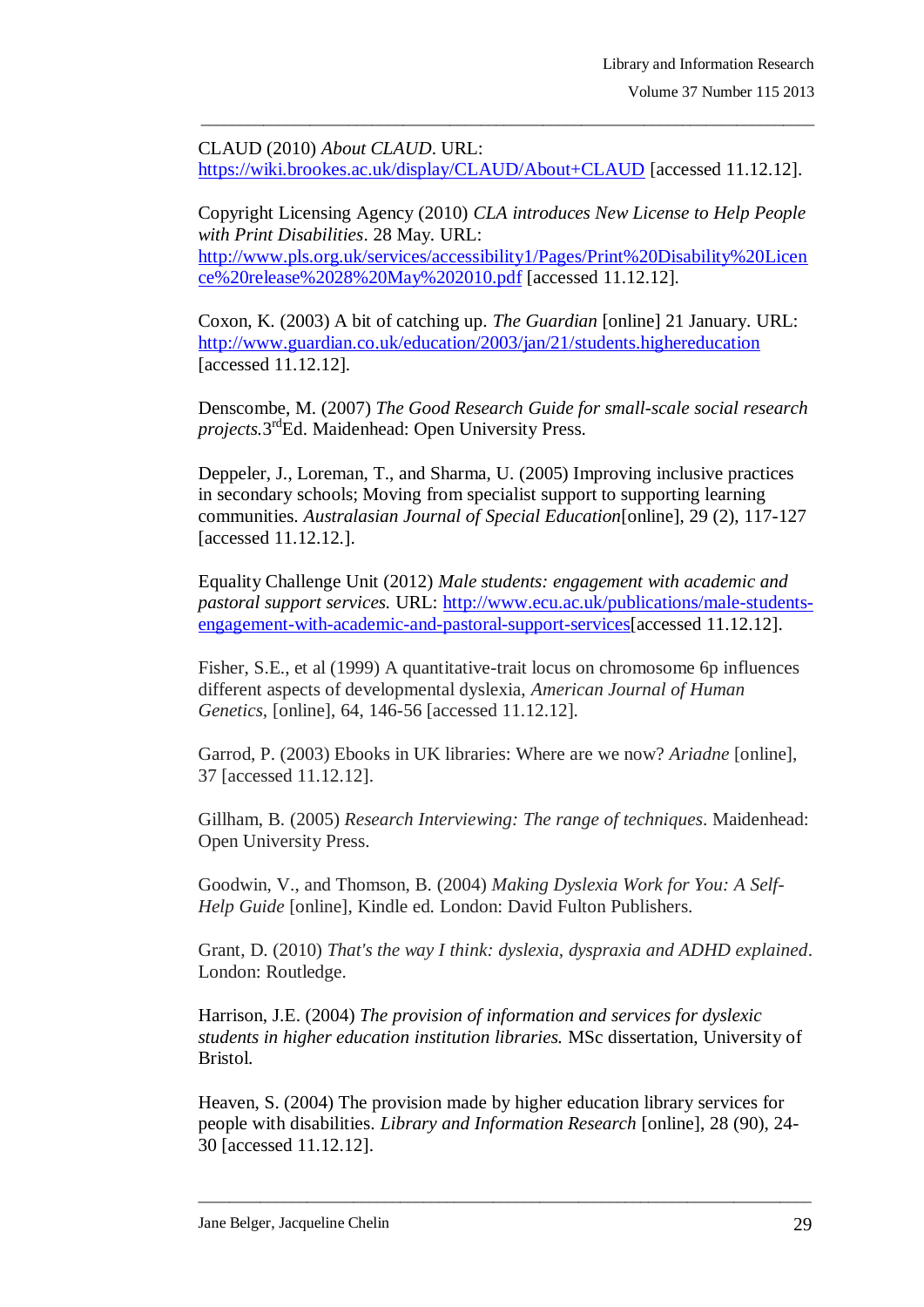Higher Education Statistics Agency (2010) *Performance indicators in higher education in the UK 2008/09* [online]. URL: <http://www.hesa.ac.uk/index.php/content/view/1703/141/> [accessed 11.12.12].

 $\_$  , and the set of the set of the set of the set of the set of the set of the set of the set of the set of the set of the set of the set of the set of the set of the set of the set of the set of the set of the set of th

Higher Education Statistics Agency (2012) *Free Online Data Tables* [online]. URL[:http://www.hesa.ac.uk/index.php/content/view/1973/239/](http://www.hesa.ac.uk/index.php/content/view/1973/239/) [accessed 11.12.12].

Holloway (2001) The Experience of Higher Education from the Perspective of Disabled Students, *Disability and Society* [online], 16 (4), 597-615 [accessed 11.12.12].

James, A., and Litterick, I. (2010) *Dyslexia Friendly Libraries.*URL[:http://www.dyslexic.com/articlecontent.asp?CAT=dys\\_Technolog](http://www.dyslexic.com/articlecontent.asp?CAT=dys_Technology&slug=175) [y&slug=175](http://www.dyslexic.com/articlecontent.asp?CAT=dys_Technology&slug=175) [accessed 11.12.12].

Jamieson, C., and Morgan, E. (2007) *Managing Dyslexia at University: A resource for Students, Academic and Support Staff* [online]*,*Kindle ed. Abingdon: Routledge.

Jones, P. (2004) Self-service in academic libraries: a survey of current practice. *SCONUL Focus* [online], 32 (Summer/Autumn), 49-50 [accessed 11.12.12].

Jones, S. (2002) *Recommendations To Improve Accessibility For Disabled Users In Academic Libraries.* CLAUD: Bristol.

Juggins, M. (2009) Dyslexia- changing perceptions. *In*: Brunswick, N. (ed.)*The Dyslexia Handbook 2009-2010.* London: British Dyslexia Association. 107-114.

Kirk, J., McLoughlin, D., Reid, G. (2001) Identification, and intervention in adults. *In*:Fawcett, A.J. (ed.)*Dyslexia: Theory and Practice.* London: Whurr Publishers.292-308.

Kitchin, S., (2011) What do they really really want? Student expectations. In *SCONUL Focus* [online], 52, 55-56 [accessed 11.12.12].

Latimer, K. (2011) Collections to Connections: Changing Spaces and New Challenges in Academic Library Buildings. *Library Trends* [online]*,* 60(1),112- 133 [accessed 11.12.12].

McAulay, K. (2005) Studying with Special Needs: some personal narratives, *Library Review* [online],54(8), 486-491 [accessed 11.12.12].

MacDonald, S.J. (2009) Windows of Reflection: Conceptualizing Dyslexia Using the Social Model ofDisability, *Dyslexia* [online], 15 (4), 347-362 [accessed 11.12.12].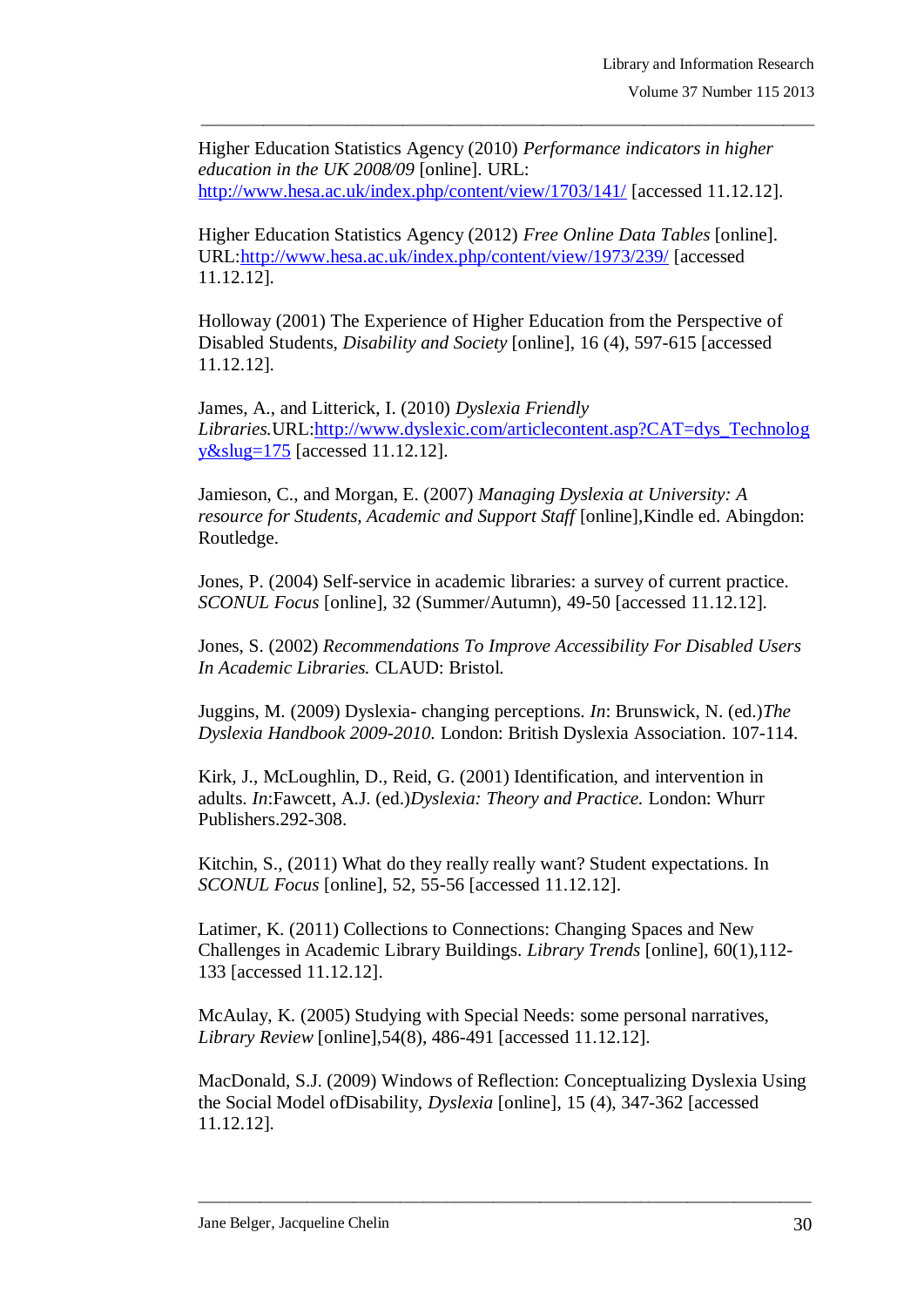McNaught, A., (2011) Supporting dyslexic learners-tails wagging dogs? *JISC TechDis: Inclusion Technology Advice* [online], March [accessed 11.12.12].

 $\_$  , and the set of the set of the set of the set of the set of the set of the set of the set of the set of the set of the set of the set of the set of the set of the set of the set of the set of the set of the set of th

Moore, N. (2000) *How to do Research: The complete guide to designing and*  managing research projects. 3<sup>rd</sup>Ed. London: Library Association.

Morgan, N., and Davies, L. (2004) Innovative library induction – introducing the "Cephalonian Method". *SCONUL Focus* [online], 32, (Summer/Autumn), 4-8 [accessed 11.12.12].

Mortimore, T., and Crozier, W.R. (2007) Dyslexia and difficulties with study skills in higher education, *Studies in Higher Education* [online], 31 (2), 235-251 [accessed 11.12.12].

Nielsen, G.S., and Irvall, B. (2001) *Guidelines for Library Services to Persons with Dyslexia* [online]. IFLA Professional Reports, Number 70*.*URL[:http://archive.ifla.org/VII/s9/nd1/iflapr-70e.pdf](http://archive.ifla.org/VII/s9/nd1/iflapr-70e.pdf) [accessed 11.12.12].

Nielsen, G.S. (2006) Library Services to Persons with Dyslexia, *World Library and Information Congress: 72ndIFLA General Conference and Council.* "Libraries: Dynamic Engines for the Knowledge and Information Society" *Seoul 20-24 August 2006* [online]. URL: [http://archive.ifla.org/IV/ifla72/papers/101-](http://archive.ifla.org/IV/ifla72/papers/101-Nielsen-en.pdf) [Nielsen-en.pdf](http://archive.ifla.org/IV/ifla72/papers/101-Nielsen-en.pdf) [accessed 1.12.12].

The Open University (2006) *Making your teaching inclusive*. URL[:http://www.open.ac.uk/inclusiveteaching/pages/understanding-and](http://www.open.ac.uk/inclusiveteaching/pages/understanding-and-awareness/statistics-and-trends.php)[awareness/statistics-and-trends.php](http://www.open.ac.uk/inclusiveteaching/pages/understanding-and-awareness/statistics-and-trends.php) [accessed 11.12.12].

Powell, R.R., and Connaway, L.P. (2004) *Basic Research Methods for*  Librarians. 4<sup>th</sup>Ed. Westport: Libraries Unlimited.

Prior, K. (2003) *An Investigation into how university libraries can meet the needs of dyslexic students.* MA dissertation, University of Sheffield.

Reid, G., and Kirk, J. (2001) *Dyslexia in Adults: Education and Employment.*  Chichester: Wiley.

Reid, G. (2009) *Dyslexia: A Practitioner's Handbook*. 4<sup>th</sup>Ed. Chichester: Wiley-Blackwell.

\_\_\_\_\_\_\_\_\_\_\_\_\_\_\_\_\_\_\_\_\_\_\_\_\_\_\_\_\_\_\_\_\_\_\_\_\_\_\_\_\_\_\_\_\_\_\_\_\_\_\_\_\_\_\_\_\_\_\_\_\_\_\_\_\_\_\_\_\_\_\_\_\_\_\_\_\_\_\_

SCONUL Access Steering Group (2007) *Access for library users with disabilities*[online]. URL: [http://www.sconul.ac.uk/publications/pubs/access\\_disabilities.pdf](http://www.sconul.ac.uk/publications/pubs/access_disabilities.pdf) [accessed 11.12.12].